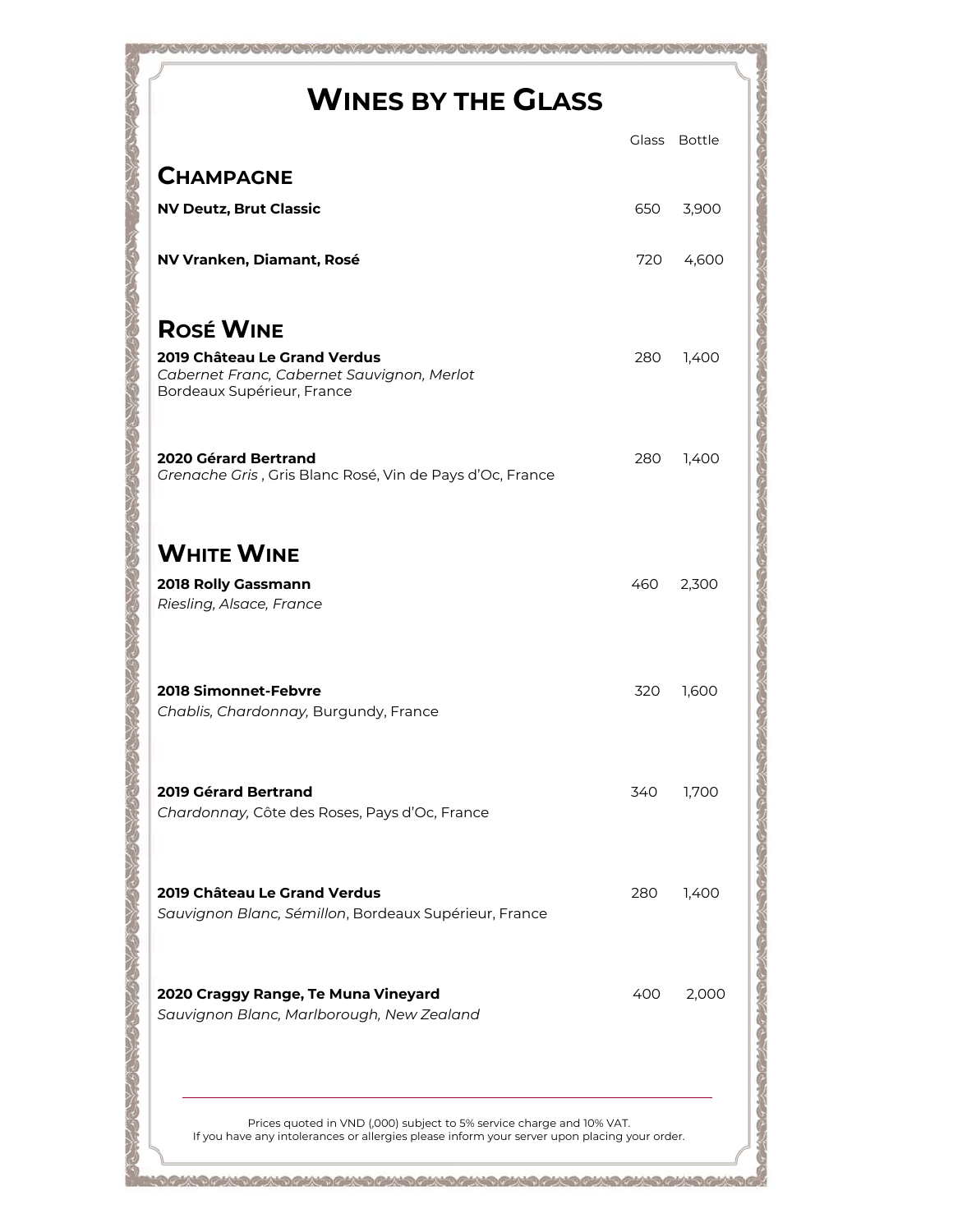| <b>WINES BY THE GLASS</b>                                                                                                     |              |               |
|-------------------------------------------------------------------------------------------------------------------------------|--------------|---------------|
| <b>RED WINE</b>                                                                                                               | <b>Glass</b> | <b>Bottle</b> |
| 2018 Château La Fortune, Cru Bourgeois<br>Cabernet Sauvignon, Cabernet Franc, Malbec, Merlot, Petit Verdot<br>Margaux, France | 760          | 3,800         |
| 2017 Joseph Drouhin<br>Pinot Noir, Laforêt, Burgundy, France                                                                  | 430          | 2,100         |
| <b>2017 E. Guigal</b><br>Syrah, Grenache, Mourvèdre, Côtes du Rhône, France                                                   | 320          | 1,600         |
| 2017 Clos de Los Siete<br>Malbec, Merlot, Cabernet-Sauvignon, Syrah, Petit Verdot<br>Michel Rolland, Mendoza                  | 520          | 2,600         |
| 2019 Château Le Grand Verdus<br>Merlot, Cabernet Sauvignon, Cabernet Franc,<br>Bordeaux Supérieur, France                     | 280          | 1,400         |
| <b>SWEET WINE</b>                                                                                                             |              |               |
| 2017 Château de Montgueret<br>Chenin Blanc, Petit St. Louis, Côteaux du Layon, France                                         | 400          | 2,000         |
| 2018 Michele Chiarlo<br>Moscato Bianco, Palás, Moscato d'Asti, Moscato, Italy                                                 | 340          | 1,700         |
|                                                                                                                               |              |               |

If you have any intolerances or allergies please inform your server upon placing your order.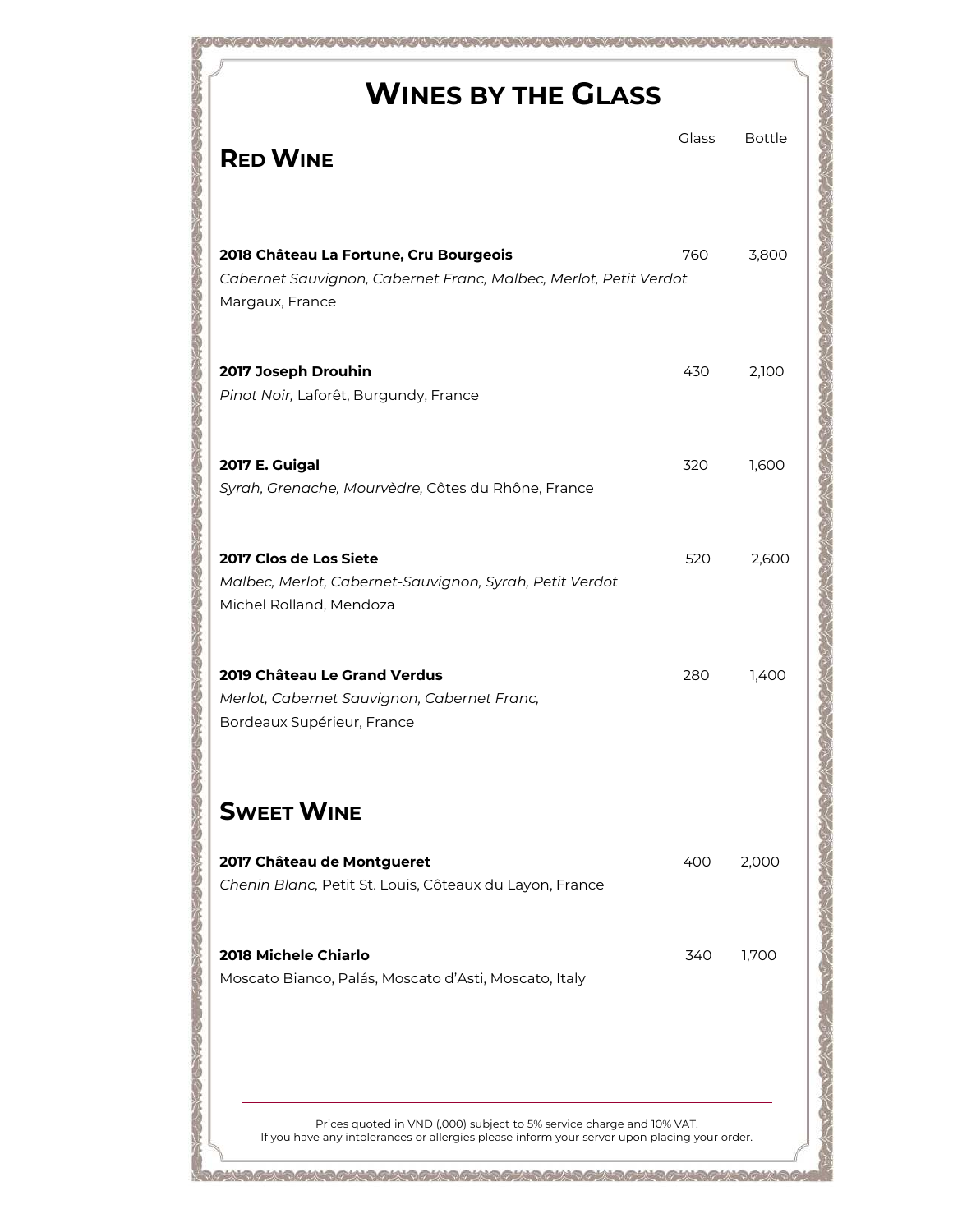| <b>METROPOLE SIGNATURE COCKTAILS</b>                                                                                                                                                  |     |
|---------------------------------------------------------------------------------------------------------------------------------------------------------------------------------------|-----|
| <b>Monsieur Ducamp</b>                                                                                                                                                                | 290 |
| Named after André Ducamp, the Metropole's founder and first General Manager,                                                                                                          |     |
| who was said to have an affinity for Cognac.                                                                                                                                          |     |
| Hennesy V.S.O.P. Cognac, Drambuie, Lime, Orange Bitters                                                                                                                               |     |
| <b>Charlie Chaplin Cocktail</b>                                                                                                                                                       | 260 |
| An homage to Charlie Chaplin and Paulette Goddard that famously honeymooned at the                                                                                                    |     |
| Metropole in 1936.<br>Tangueray Gin, Giffard Apricot Brandy Liqueur, Lime Juice                                                                                                       |     |
|                                                                                                                                                                                       |     |
| <b>The Graham Greene</b>                                                                                                                                                              | 290 |
| Created in 1951 by one of our bartenders, this cocktail pays tribute to the acclaimed author<br>of The Quiet American who resided at the Metropole during the fight for independence. |     |
| Tangueray Gin, Carpano Dry, Giffard Crème de Cassis                                                                                                                                   |     |
|                                                                                                                                                                                       | 290 |
| Tonkin Express – Egg Coffee Martini<br>Our rendition of the classic espresso martini inspired by Hanoi's beloved egg coffee.                                                          |     |
| A milk shortage in the 1940's lead to some experimenting and one of our bartenders                                                                                                    |     |
| created the now infamous Metropole egg coffee.<br>Ketel One Vodka, Tia Maria Coffee Liqueur, Metropole Egg Coffee                                                                     |     |
|                                                                                                                                                                                       |     |
| <b>COCKTAILS</b>                                                                                                                                                                      |     |
| <b>Champagne Old Fashioned</b>                                                                                                                                                        | 640 |
| Champagne, Honey Water, Thyme, Angostura Bitters                                                                                                                                      |     |
|                                                                                                                                                                                       |     |
| <b>Brandy Crusta</b><br>Hennessy V.S.O.P. Privilège Cognac, Giffard Orange Curaçao Liqueur,                                                                                           | 360 |
| Luxardo Maraschino Liqueur, Lemon Juice, Angostura Bitters                                                                                                                            |     |
|                                                                                                                                                                                       |     |
| <b>Rusty Nail</b>                                                                                                                                                                     | 290 |
| Johnnie Walker Black Label Whisky, Drambuie Liqueur, Angostura Bitters                                                                                                                |     |
| <b>Perfect Manhattan</b>                                                                                                                                                              | 290 |
| Bulleit Bourbon, Mancino Vermouth Secco, Mancino Vermouth Rosso,                                                                                                                      |     |
| Angostura Bitters                                                                                                                                                                     |     |
| Zacapa Old Fashioned                                                                                                                                                                  | 390 |
| Ron Zacapa Centenario 23 Rum, Sugar, Bitters, Earl Grey Tincture                                                                                                                      |     |
|                                                                                                                                                                                       |     |
| <b>Elderflower Martini</b><br>Ketel One Vodka, Saint Germain Liqueur, Lemon Bitters                                                                                                   | 310 |
|                                                                                                                                                                                       |     |
| <b>Clover Club</b>                                                                                                                                                                    | 310 |
| Tanqueray Gin, Raspberry, Egg Whites, Simple Syrup, Lemon Juice,                                                                                                                      |     |
| Angostura Bitters                                                                                                                                                                     |     |
| <b>Queen's Park Swizzle</b>                                                                                                                                                           | 310 |
| Mount Gay Black Barrel Rum, Sampan 48% Rhum, Mint, Lime, Sugar,                                                                                                                       |     |
| Angostura Bitters                                                                                                                                                                     |     |
| 5/5                                                                                                                                                                                   | 330 |
| Don Julio Blanco Tequila, Cynar Liqueur, Peach Nectar,                                                                                                                                |     |
| Giffard Lichi Li Liqueur, Lime                                                                                                                                                        |     |
|                                                                                                                                                                                       |     |
| <b>Pisco Sour</b><br>Demonio de los Andes Pisco, Egg Whites, Simple Syrup, Lime Juice                                                                                                 | 260 |
|                                                                                                                                                                                       |     |
| <b>Cafe Cerise</b>                                                                                                                                                                    | 310 |
| Ketel One Vodka, Cherry, Perrier, Espresso, Lime, Simple Syrup                                                                                                                        |     |
| For any non-listed classic cocktail, simply ask one our bartenders and we will be delighted to assist.                                                                                |     |
| Prices quoted in VND (,000) subject to 5% service charge and 10% VAT.                                                                                                                 |     |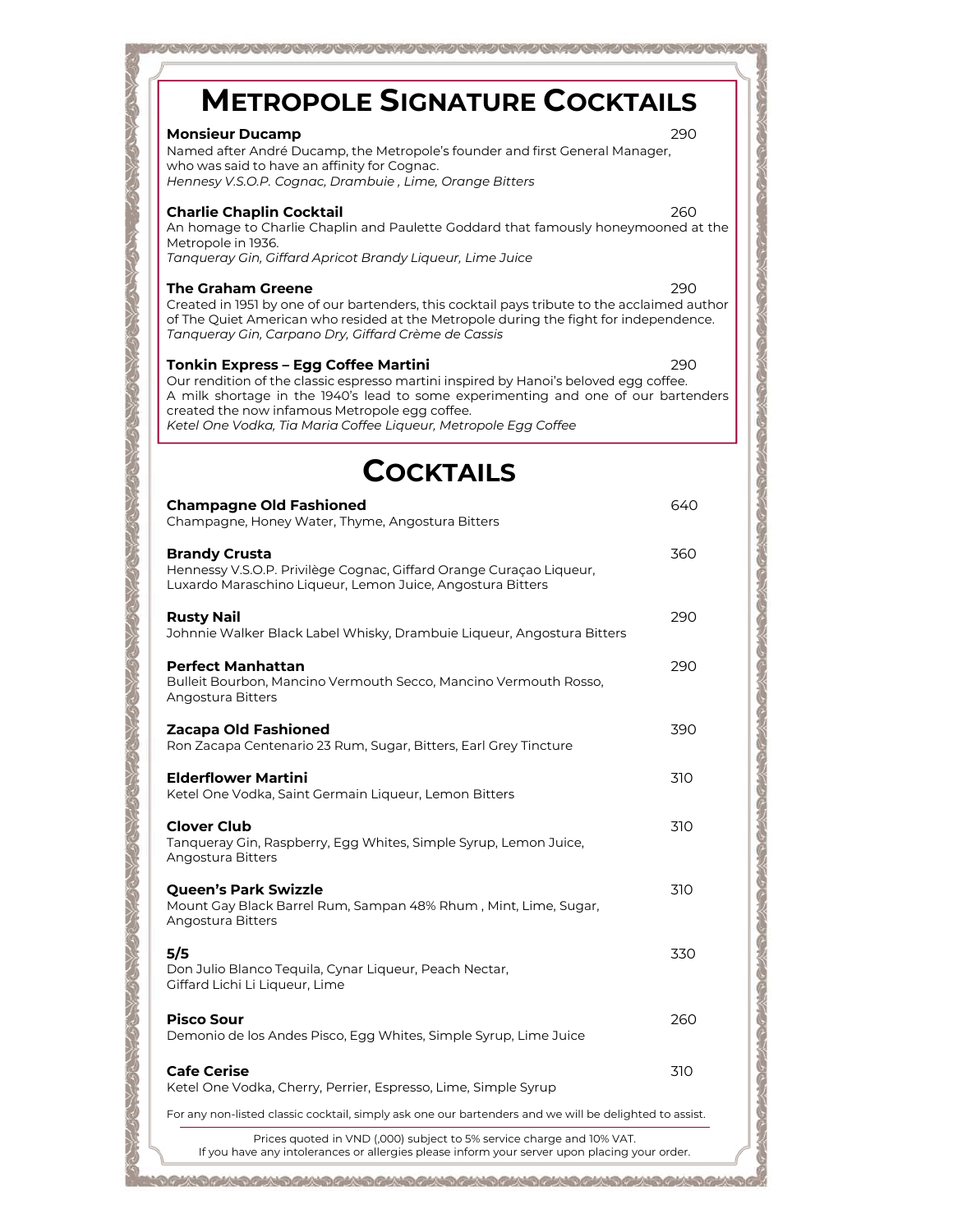### **BEERS**

### **VIETNAM** Hanoi 150 Saigon 150 Heineken 160 Sapporo 160 **FRANCE** Kronenbourg 1664 Blanc 160 and 160 and 160 and 160 and 160 and 160 and 160 and 160 and 160 and 160 and 160 and 160 and 160 and 160 and 160 and 160 and 160 and 160 and 160 and 160 and 160 and 160 and 160 and 160 and 160 and **BELGIUM** Hoegaarden 220 Leffe Blond 280 Leffe Brune 280 **MEXICO** Corona 220

# **APERITIFS AND BITTERS**

### **FRANCE** Ricard 180 **Ricard 180 External Act of the United States** 180 **Page 180**

| Dolin   Rouge, Blanc or Dry              | 190 |
|------------------------------------------|-----|
| Lillet   Blanc, Rosé                     | 200 |
| La Quintinye   Rouge, Blanc or Extra Dry | 290 |
| Absinthe Absente                         | 300 |

### **ITALY**

CONTRACTOR

**SOLONOMIA** 

| Martini   Rosso, Bianco, or Extra Dry | 190 |
|---------------------------------------|-----|
| Carpano   Classico, Bianco, or Dry    | 190 |
| Carpano Punt et Mes                   | 190 |
| Cynar Ricetta Originale               | 190 |
| Luxardo Spritz                        | 200 |
| Campari                               | 200 |
| Averna Amaro Siciliano                | 220 |
| Luxardo Fernet Amaro                  | 200 |
|                                       |     |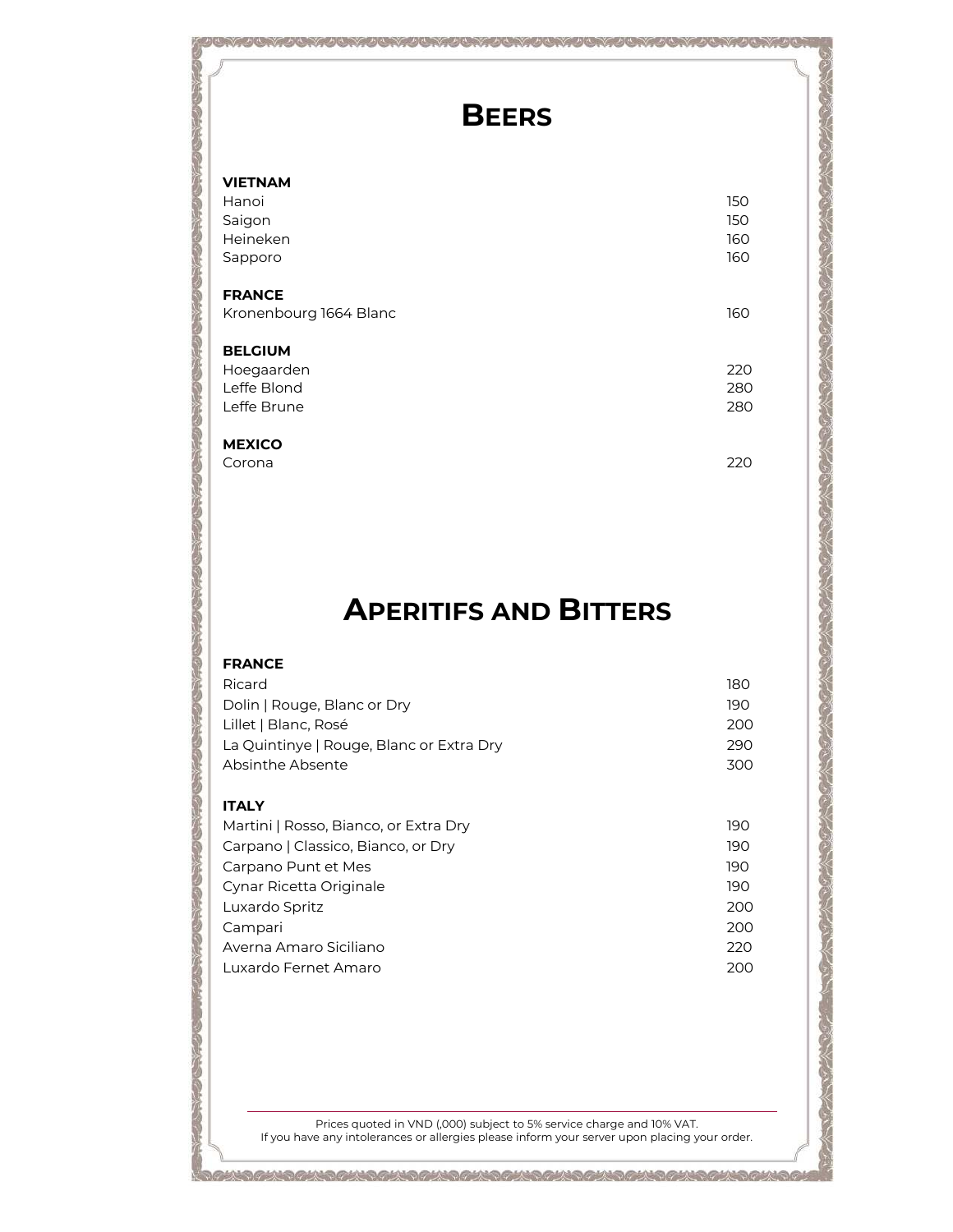| <b>ENGLAND</b>              |     |       |
|-----------------------------|-----|-------|
|                             |     |       |
| Tanqueray                   | 220 | 3,000 |
| Tanqueray 10                | 280 | 5,400 |
| Berkeley Square London Dry  | 550 | 7,600 |
| Sipsmith London Dry         | 250 | 3,500 |
| Sipsmith Sloe               | 350 | 4,600 |
| <b>Bulldog London Dry</b>   | 200 | 2,800 |
| Beefeater                   | 190 | 2,500 |
| Beefeater 24                | 250 | 3,000 |
| Bombay Sapphire             | 200 | 2,800 |
| Star of Bombay              | 300 | 4,200 |
| Boodles London Dry          | 180 | 2,300 |
| <b>SCOTLAND</b>             |     |       |
| The Botanist                | 300 | 4,200 |
| Caorunn                     | 300 | 4,200 |
| Hendrick's                  | 300 | 4,200 |
| <b>FRANCE</b>               |     |       |
| Le Gin de Christian Drouin  | 350 | 4,600 |
| Distillerie de Paris        | 400 | 5,800 |
|                             |     |       |
| <b>BELGIUM</b>              |     |       |
| <b>Blind Tiger</b>          | 390 | 3,900 |
| <b>GERMANY</b>              |     |       |
| Monkey 47                   | 460 | 5,500 |
| Ferdinand's Saar Dry        | 400 | 5,800 |
| <b>HOLLAND</b>              |     |       |
| Nº3 London Dry              | 350 | 4,600 |
| <b>Bols Genever</b>         | 300 | 4,200 |
| <b>AUSTRALIA</b>            |     |       |
| Four Pillars Spiced Negroni | 300 | 4,200 |
|                             |     |       |
| <b>JAPAN</b>                |     |       |
| Roku                        | 260 | 3,800 |
| <b>VIETNAM - FRANCE</b>     |     |       |
| Royal Sedang                | 350 | 4,600 |
| <b>VIETNAM</b>              |     |       |
| Song Cai                    | 250 | 3,500 |

THE SERVE SERVED UNKNOWN UNKNOWN STATISTICS OF A SERVED UNKNOWN TO THE SERVED USE OF

If you have any intolerances or allergies please inform your server upon placing your order.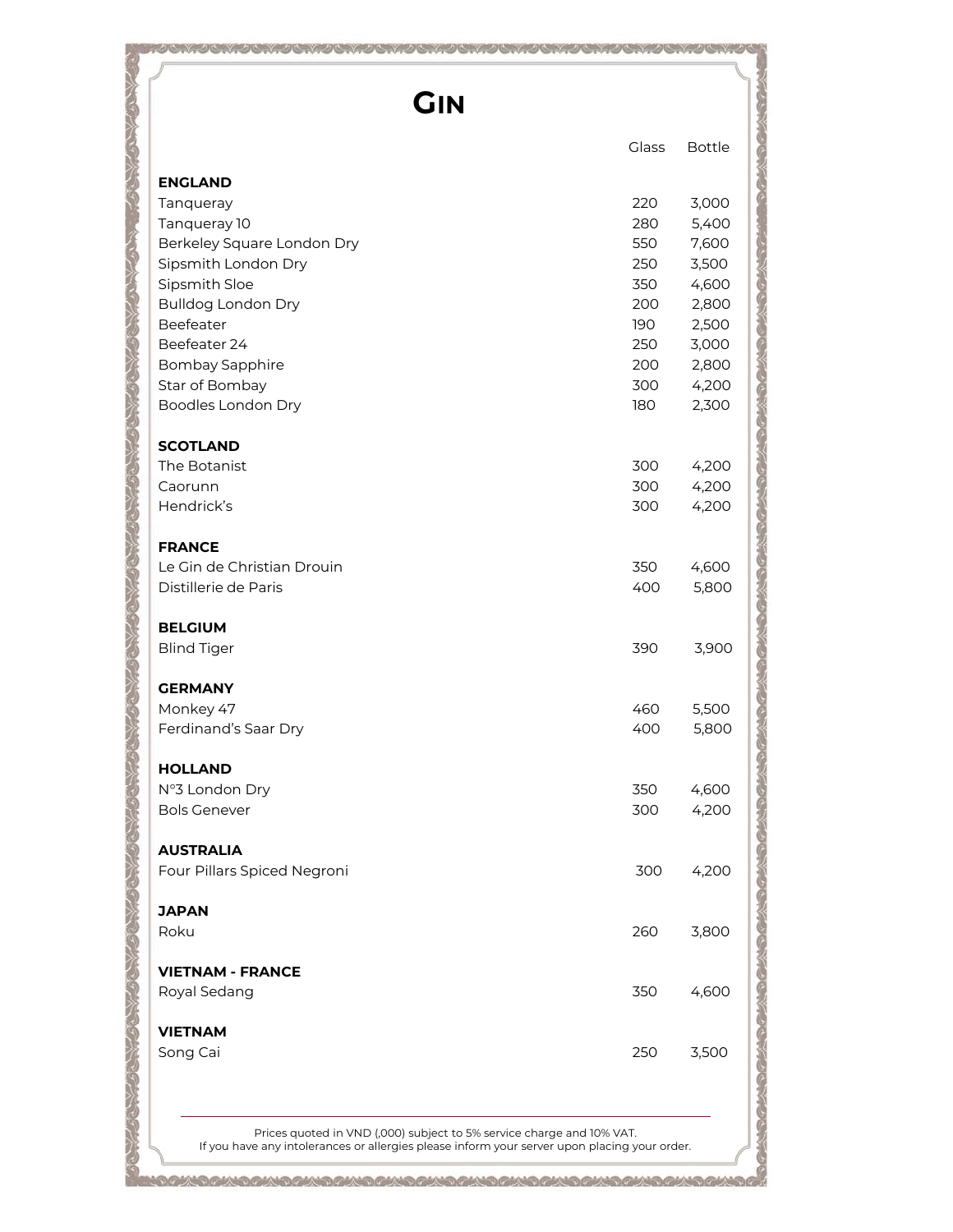### **PREMIUM MIXERS**

| <b>Fever Tree Indian Tonic</b><br>Quinine and oils from Mexican bitter oranges                    | 160 |
|---------------------------------------------------------------------------------------------------|-----|
| <b>Fever Tree Mediterranean Tonic</b><br>Rosemary and lemon thyme fragrance                       | 160 |
| <b>Fever Tree Elderflower Tonic</b><br>Soft bitterness, the perfect accompaniment for floral gins | 160 |
| <b>Fever Tree Ginger Beer</b><br>With gingers from Nigeria, India, and the Ivory Coast            | 160 |

**DOM: YES** 

**VODKA**

Company of the Company

| <b>HOLLAND</b>           |     |        |
|--------------------------|-----|--------|
| Ketel One                | 260 | 3,800  |
|                          |     |        |
| <b>FRANCE</b>            |     |        |
| Ciroc                    | 290 | 4,000  |
| <b>Grey Goose</b>        | 320 | 4,400  |
|                          |     |        |
| <b>RUSSIA</b>            |     |        |
| Beluga Transatlantic     | 350 | 4,600  |
| Beluga Gold Line         | 690 | 12,000 |
| Beluga Noble             | 260 | 3,800  |
| Stolichnaya              | 180 | 2,300  |
| Russian Standard Gold    | 200 | 2,800  |
| Russian Standard Imperia | 300 | 4,200  |
|                          |     |        |
| <b>SWEDEN</b>            |     |        |
| Absolut Vodka            | 180 | 2,300  |
| Absolut Elyx             | 350 | 4,600  |
| Absolut Extrakt          | 200 | 2,800  |
| Absolut Citron           | 200 | 2,800  |
|                          |     |        |
| <b>POLAND</b>            |     |        |
| Belvedere                | 260 | 3,800  |
|                          |     |        |
| <b>USA</b>               |     |        |
| Tito's Vodka             | 260 | 3,800  |
|                          |     |        |
|                          |     |        |

Prices quoted in VND (,000) subject to 5% service charge and 10% VAT.

If you have any intolerances or allergies please inform your server upon placing your order.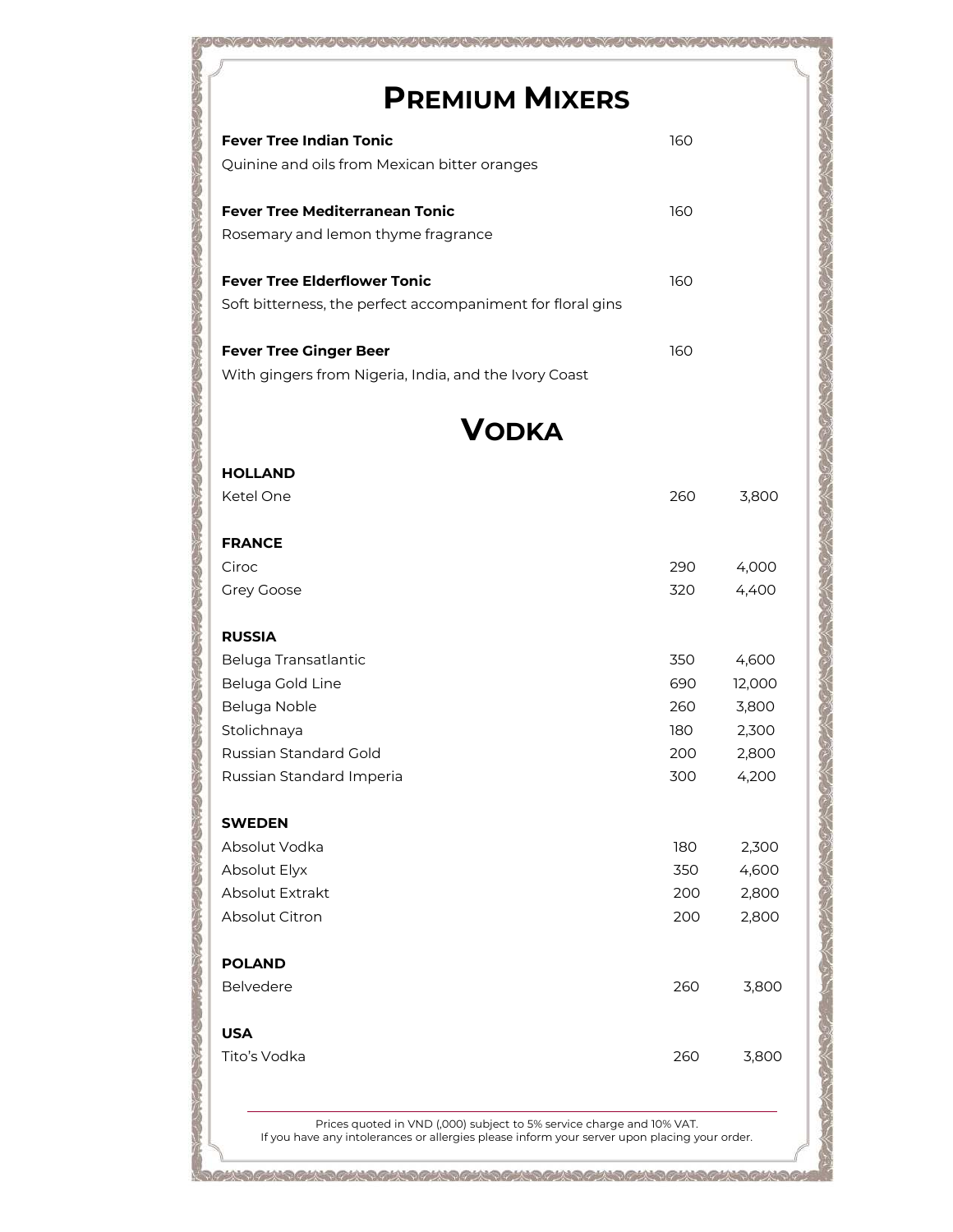# **RUM**

CONCERNO CONCERNO CONCERNO CONCERNO CONCERNO CONCERNO CONCERNO CONCERNO CONCERNO CO

| <b>GUATEMALA</b>                         |            |                |  |
|------------------------------------------|------------|----------------|--|
| Zacapa 23 years                          | 550        | 7,600          |  |
| Kraken Black Spiced                      | 200        | 2,800          |  |
| <b>CUBA</b>                              |            |                |  |
| Havana Club 3 years                      | 190        | 2,500          |  |
| Havana Club 7 years                      | 300        | 4,200          |  |
| <b>JAMAICA</b>                           |            |                |  |
| Appleton 12 years                        | 300        | 4,200          |  |
| Appleton Special                         | 200        | 2,800          |  |
| Appleton V/X                             | 250        | 3,500          |  |
| Captain Morgan Black                     | 190        | 2,500          |  |
| <b>CARIBBEAN BLEND</b>                   |            |                |  |
| <b>Bumbu The Original</b>                | 290        | 4,000          |  |
| Sailor Jerry                             | 180        | 2,300          |  |
| <b>NICARAGUA</b>                         |            |                |  |
| Flor de Caña Blanco 4 years              | 210        | 2,900          |  |
| Flor de Caña Oro 4 years                 | 210        | 2,900          |  |
| Flor de Caña Spresso                     | 220        | 3,000          |  |
|                                          |            |                |  |
| <b>DOMINICAN REPUBLIC</b>                |            |                |  |
| Kirk and Sweeney 12 years<br>Brugal 1888 | 300<br>350 | 4,200<br>4,600 |  |
|                                          |            |                |  |
|                                          |            |                |  |
| <b>PUERTO RICO</b>                       |            |                |  |
| Bacardi Carta Blanca                     | 200        | 2,800          |  |
| Bacardi Ocho 8 years                     | 260        | 3,800          |  |
| <b>VIETNAM</b>                           |            |                |  |
| Sampan 48%                               | 200        | 2,800          |  |
| Sampan 54%                               | 220        | 3,000          |  |
| Sampan 65%                               | 260        | 3,800          |  |

Prices quoted in VND (,000) subject to 5% service charge and 10% VAT. If you have any intolerances or allergies please inform your server upon placing your order.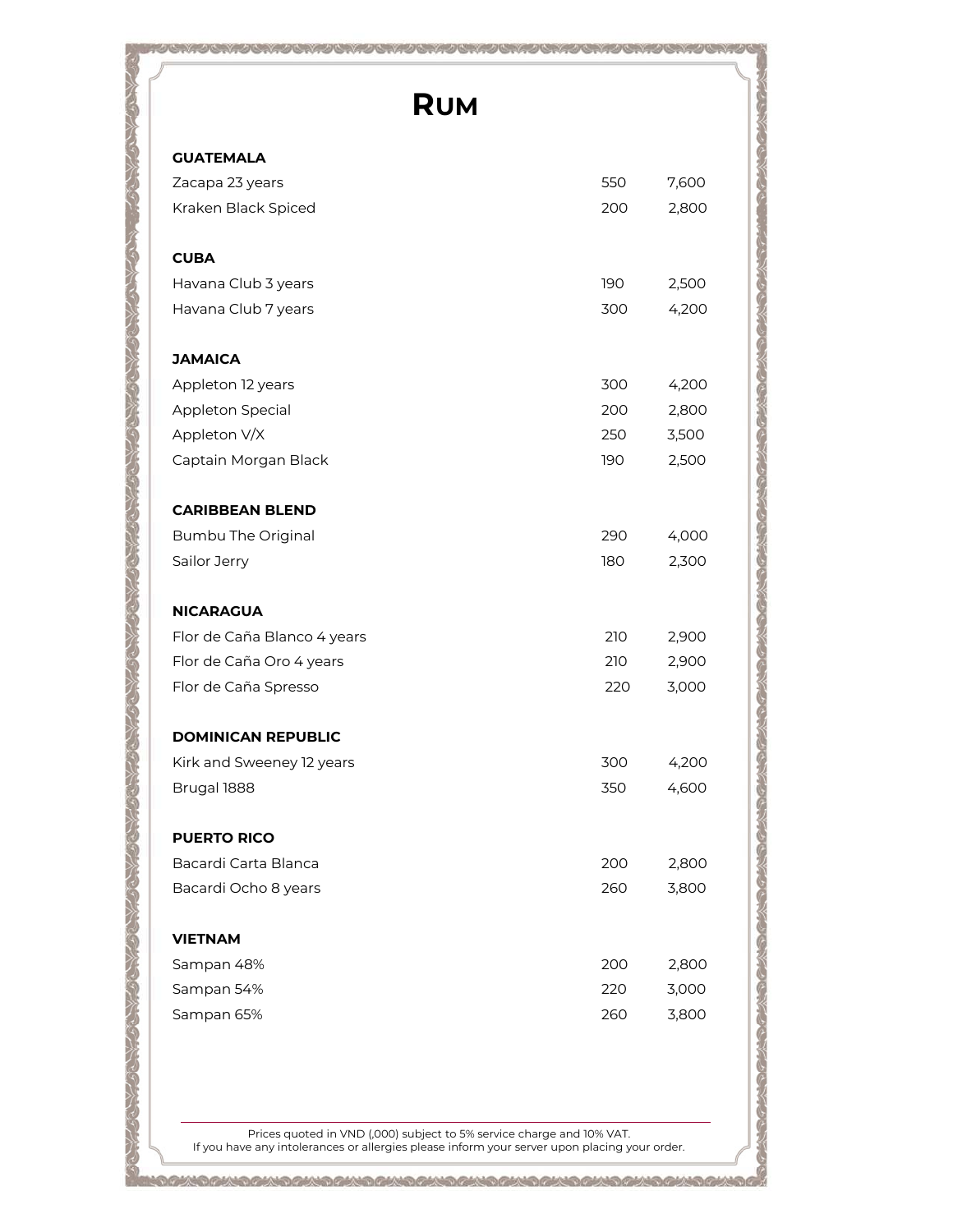| <b>WHISKY</b>                        | <b>Glass</b> | <b>Bottle</b> |
|--------------------------------------|--------------|---------------|
| <b>BLENDED WHISKY</b>                |              |               |
| Johnnie Walker Blue Label            | 800          | 12,000        |
| Johnnie Walker XR21                  | 590          | 8,400         |
| Johnnie Walker Gold Label            | 350          | 4,600         |
| Johnnie Walker Black Label           | 250          | 3,500         |
| <b>Ballantine's Finest</b>           | 190          | 2,500         |
| Ballantine's 17 years                | 350          | 4,600         |
| Ballantine's 21 years                | 500          | 7,000         |
| Ballantine's 30 years                | 1,000        | 15,000        |
| Chivas Regal 12 years                | 200          | 2,800         |
| Chivas Regal 18 years                | 360          | 4,900         |
| Chivas Regal Mizunara                | 300          | 4,200         |
| Dewar's 12 years                     | 260          | 3,800         |
| Dewar's 18 years                     | 400          | 5,800         |
| Monkey Shoulder                      | 260          | 2,800         |
| Royal Salute 21 years                | 500          | 7,000         |
| Royal Salute 38 years                | 3,500        | 45,000        |
| The Famous Grouse                    | 180          | 2,300         |
| Double Bowmore & Craigellachie       | 400          | 5,800         |
|                                      |              |               |
| <b>HIGHLAND SINGLE MALT</b>          |              |               |
| Oban 14 years                        | 450          | 6,000         |
| Glenmorangie "The Original" 10 years | 260          | 3,800         |
| Glenmorangie Nectar d'Or             | 400          | 5,800         |
| Glenmorangie The Quinta Ruban        | 360          | 4,800         |
| Glenmorangie 18 years                | 600          | 8,500         |
| Glenmorangie Signet                  | 800          | 12,000        |
| Glenmorangie 25 years                | 2,200        | 30,000        |
| Glendronach 18 years                 | 650          | 9,000         |
| Tomatin Cu Bocan 2005                | 450          | 6,000         |
| Clynelish 14 years                   | 360          | 4,900         |
| The Dalmore 15 years                 | 450          | 6,000         |
| The Dalmore Cigar Malt               | 550          | 7,600         |
|                                      |              |               |
| <b>LOWLAND SINGLE MALT</b>           |              |               |
| * Exclusively at Metropole           |              |               |
| Borders Single Grain *               | 450          | 6,000         |
| Cadenhead Strathclyde 28 years       | 800          | 12,000        |
| Tweeddale: The Evolution 28 years *  | 1,200        | 16,000        |
|                                      |              |               |
| <b>ISLAND SINGLE MALT</b>            |              |               |
| Talisker 10 years                    | 390          | 5,300         |
| * Exclusively at Metropole Hanoi     |              |               |
| Raasay: While We Wait *              | 450          | 6,000         |
| Highland Park 12 years               | 360          | 4,900         |
| <b>Highland Park Dark Origins</b>    | 690          | 12,000        |
| Highland Park 18 years               | 1,000        | 15,000        |
| Highland Park 30 years               | 6,000        | 80,000        |
|                                      |              |               |

**PARA DE TRANSICA DE TRANSICA DE TRANSICA DE TRANSICA DE TRANSICA DE TRANSICA DE TRANSICA DE TRANSICA DE TRANSI** 

WORKS RASHARD RASHAS RASHAS RASHAS RASHAS RASHAS RASHASHAS RASHA

Prices quoted in VND (,000) subject to 5% service charge and 10% VAT. If you have any intolerances or allergies please inform your server upon placing your order.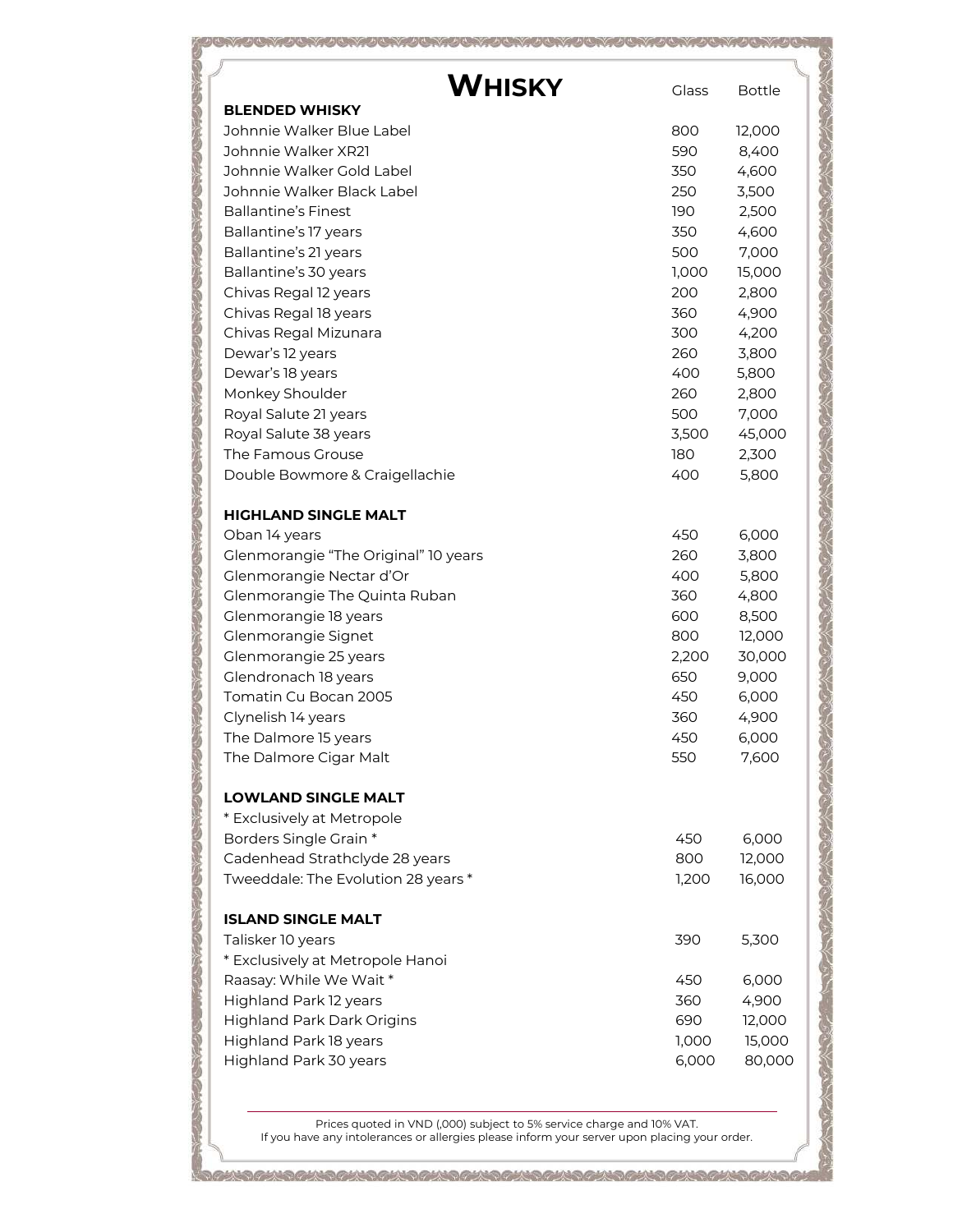# **WHISKY**

|                                   | Glass  | <b>Bottle</b> |
|-----------------------------------|--------|---------------|
| <b>SPEYSIDE SINGLE MALT</b>       |        |               |
| Mortlach Rare Old                 | 900    | 14,000        |
| Mortlach 12 years                 | 390    | 5,300         |
| Mortlach 18 years                 | 2,000  | 22,000        |
| Mortlach 25 years                 | 5,500  | 55,000        |
| Singleton 12 years                | 290    | 4,000         |
| Singleton 15 years                | 460    | 6,400         |
| Singleton 18 years                | 690    | 12,000        |
| The Macallan 12 years Double Cask | 450    | 6,000         |
| The Macallan 15 years Fine Oak    | 800    | 12,000        |
| The Macallan Edition N°3          | 900    | 14,000        |
| The Macallan 18 years Double Cask | 1,400  | 19,000        |
| The Macallan Classic Cut          | 1,000  | 15,000        |
| The Macallan Rare Cask            | 1,800  | 24,000        |
| The Macallan Reflexion            | 5,900  | 79,000        |
| The Macallan M Decanter           | 15,000 | 250,000       |
|                                   |        |               |
| The Glenlivet 12 years            | 300    | 4,200         |
| The Glenlivet 18 years            | 550    | 7,600         |
| The Glenlivet Founder's Reserve   | 250    | 3,500         |
| Balvenie 12 years Double Wood     | 350    | 4,600         |
| Balvenie 14 years Caribbean Cask  | 590    | 8,000         |
| Balvenie 17 years Double Wood     | 860    | 13,600        |
| Balvenie 21 years Port Wood       | 1,300  | 18,000        |
| Glenfiddich 12 years              | 260    | 3,800         |
| Glenfiddich 15 years              | 320    | 4,400         |
| Glenfiddich 18 years              | 460    | 6,400         |
| The Glenrothes Vintage 1998       | 550    | 7,600         |
| The Glenrothes Vintage 1995       | 800    | 12,000        |
| Glenrothes-Glenlivet 21 years     | 800    | 12,000        |
| Spey 12 years                     | 360    | 4,900         |

**CONTRACTOR** 

LOWOON ON ON COMONADEM STREET

Prices quoted in VND (,000) subject to 5% service charge and 10% VAT. If you have any intolerances or allergies please inform your server upon placing your order.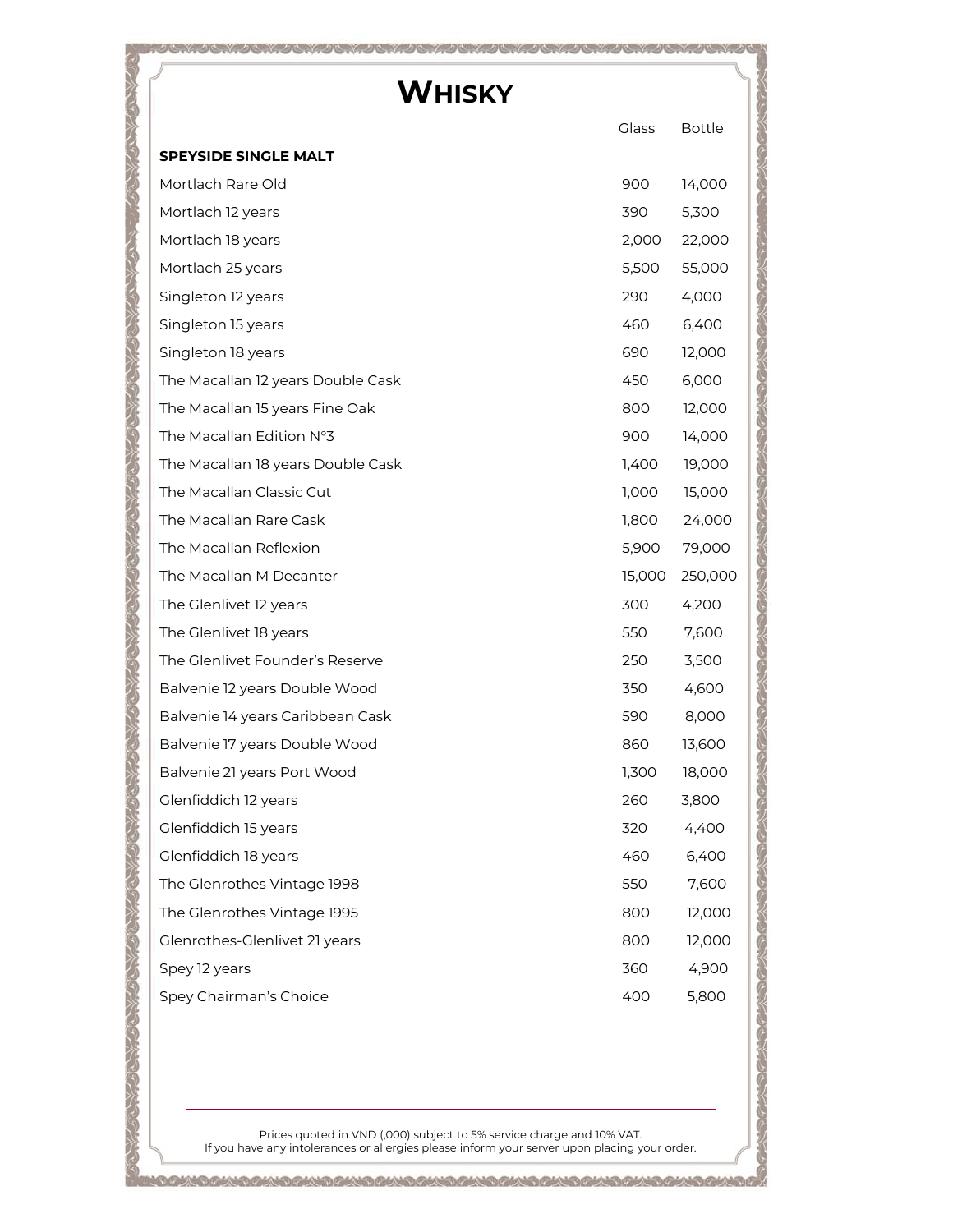# **WHISKY**

a de la porta de la porta de la porta de la porta de la porta de la porta de la porta de la porta de la

19 GA 19 GA 19 GA 19 GA 19 GA 19 GA 19 GA 19 GA 19 GA 19 GA 19 GA 19 GA 19 GA 19 GA 19 G

|                                                 | Glass      | <b>Bottle</b>  |
|-------------------------------------------------|------------|----------------|
| <b>ISLAY SINGLE MALT</b>                        |            |                |
| Lagavulin 16 years                              | 550        | 7,600          |
| Laphroig 10 years                               | 390        | 5,300          |
| Laphroig Selected Cask                          | 350        | 4,600          |
| Laphroig Quarter Cask                           | 500        | 7,000          |
| Ardbeg 10 years                                 | 360        | 4,900          |
| <b>Big Peat</b>                                 | 460        | 6,400          |
| Bowmore 12 years                                | 360        | 4,900          |
| Bowmore 15 years                                | 500        | 7,000          |
|                                                 |            |                |
| <b>CAMPBELTOWN SINGLE MALT</b>                  |            |                |
| Springbank 12 years                             | 550        | 7,600          |
| Springbank18 years                              | 1,000      | 15,000         |
| Longrow Peated                                  | 300        | 4,200          |
|                                                 |            |                |
| <b>French Whisky</b>                            |            |                |
| Bellevoye Bleu, Finition Grain Fin              | 360        | 4,900          |
| Bellevoye Blanc, Finition Sauternes             | 400        | 5,800          |
| Bellevoye Rouge, Finition Grand Cru             | 500        | 7,000          |
| Bellevoye Noir, Edition Tourbé                  | 550        | 7,600          |
|                                                 |            |                |
| <b>Irish Whisky</b>                             |            |                |
| Jameson                                         | 250        | 3,500          |
| <b>Bushmills Black Bush</b>                     | 250        | 3,500          |
| Bushmills 10 years                              | 300        | 4,000          |
| Bushmills 16 years                              | 600        | 8,500          |
| Bushmills 21 years                              | 900        | 14,000         |
|                                                 |            |                |
| <b>American Whisky</b>                          |            |                |
| <b>Bulleit Bourbon</b>                          | 220        | 3,000          |
| Elijah Craig Small Batch<br>Evan Williams Honey | 250<br>190 | 3,500<br>2,500 |
| Evan Williams Black Label                       | 190        | 2,500          |
| Jim Beam White Label                            | 200        | 2,800          |
| Maker's Mark                                    | 250        | 3,500          |
| Wild Turkey 101                                 | 260        | 3,800          |
| Wild Turkey Rare Breed                          | 350        | 4,600          |
| Woodford Reserve                                | 320        | 4,400          |
| Mellow Corn                                     | 200        | 2,800          |
| Pikesville Rye                                  | 550        | 7,600          |
| Rittenhouse Rye                                 | 260        | 3,800          |
| Jack Daniel's Old N°7                           | 220        | 3,000          |
| Jack Daniel's Frank Sinatra Selection           | 1,000      | 20,000         |
|                                                 |            |                |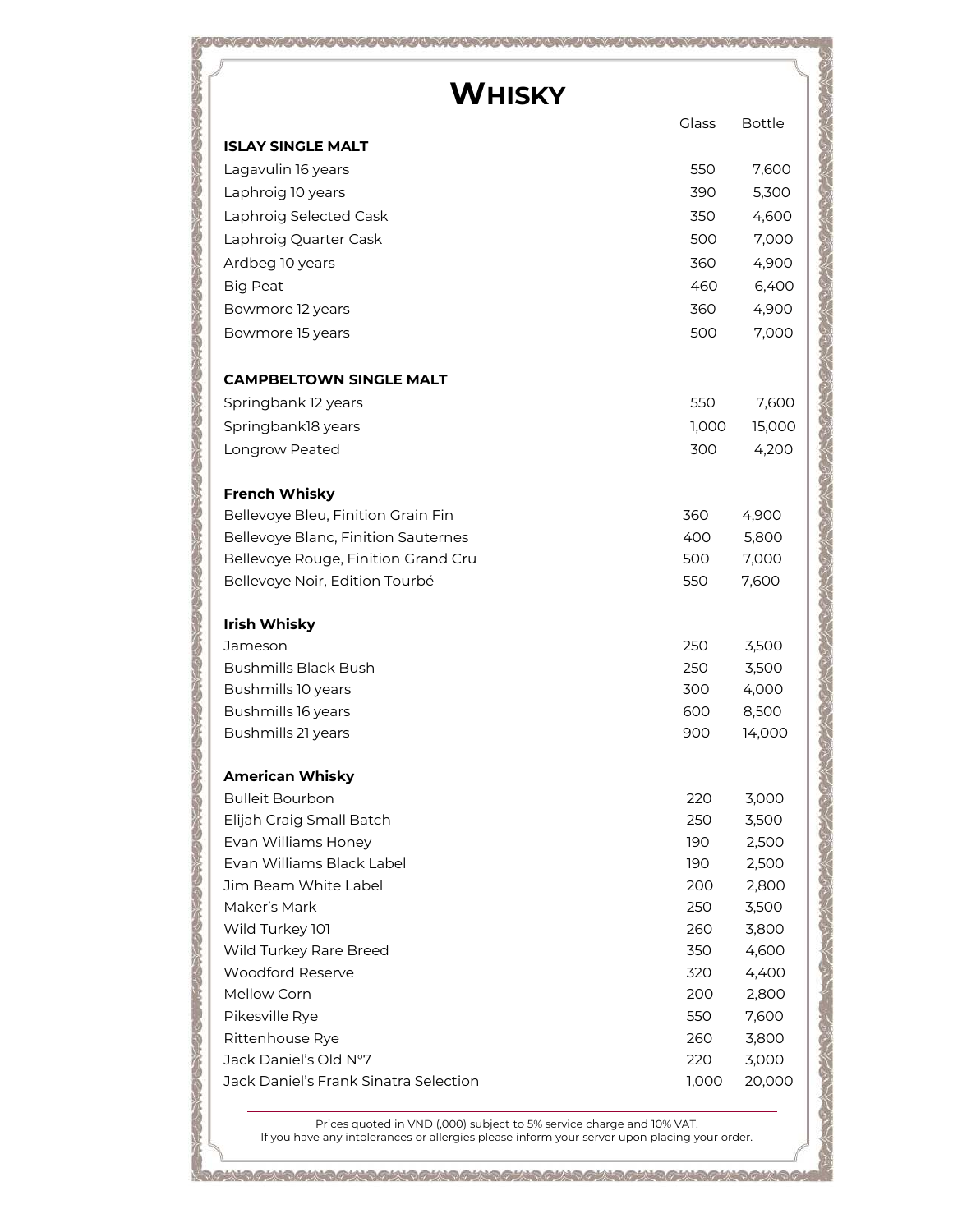| <b>TEQUILA</b>                          | <b>Glass</b> | <b>Bottle</b> |
|-----------------------------------------|--------------|---------------|
| Don Julio Blanco                        | 350          | 4,600         |
| Don Julio Reposado                      | 450          | 6,000         |
| Espolon Blanco                          | 250          | 3,500         |
| Espolon Reposado                        | 300          | 4,200         |
| Olmeca Gold                             | 190          | 2,500         |
| Two Fingers Silver                      | 180          | 2,500         |
| Two Fingers Gold                        | 180          | 2,500         |
| Patron Silver                           | 350          | 5,000         |
| Patron Anejo                            | 450          | 6,500         |
| 1800 Reserva Silver                     | 300          | 4,200         |
| 1800 Reserva Reposado                   | 350          | 4,600         |
| 1800 Reserva Anejo                      | 400          | 5,800         |
| 1800 Reserva Coconut                    | 250          | 3,500         |
| Jose Cuervo Silver                      | 190          | 2,500         |
| Jose Cuervo Reposado                    | 200          | 2,800         |
| <b>LIQUEURS</b>                         |              |               |
| <b>FRANCE</b>                           |              |               |
| Cointreau<br>Grand Marnier Cordon Rouge | 200<br>260   |               |
| Dom Benedictine<br>Domaine de Canton    | 260<br>300   |               |
| <b>ITALY</b>                            |              |               |
| Tia Maria<br>Luxardo Limoncello         | 200<br>220   |               |
| Sambuca Vaccari                         | 200          |               |
| Frangelico Hazelnut Liqueur             | 220          |               |
| Galliano                                | 260          |               |
| <b>IRELAND</b><br>Bailey's Irish Cream  | 180          |               |
| <b>SCOTLAND</b>                         |              |               |
| Drambuie                                | 220          |               |
| <b>MEXICO</b>                           |              |               |
| Kahlua Coffee Liqueur                   | 180          |               |
| <b>SPAIN</b>                            |              |               |
| Licor 43                                | 200          |               |
| <b>BARBADOS</b><br>Malibu               | 190          |               |
| <b>USA</b>                              |              |               |
| Southern Comfort                        | 180          |               |
| <b>ENGLAND</b><br>Pimm's N°1            | 180          |               |

 $\forall$  and  $\forall$  and  $\forall$  and  $\forall$  and  $\forall$  and  $\forall$  and  $\forall$  and  $\forall$  and  $\forall$  and  $\forall$  and  $\forall$  and  $\forall$ 

**CAR YOU ARE** 

If you have any intolerances or allergies please inform your server upon placing your order.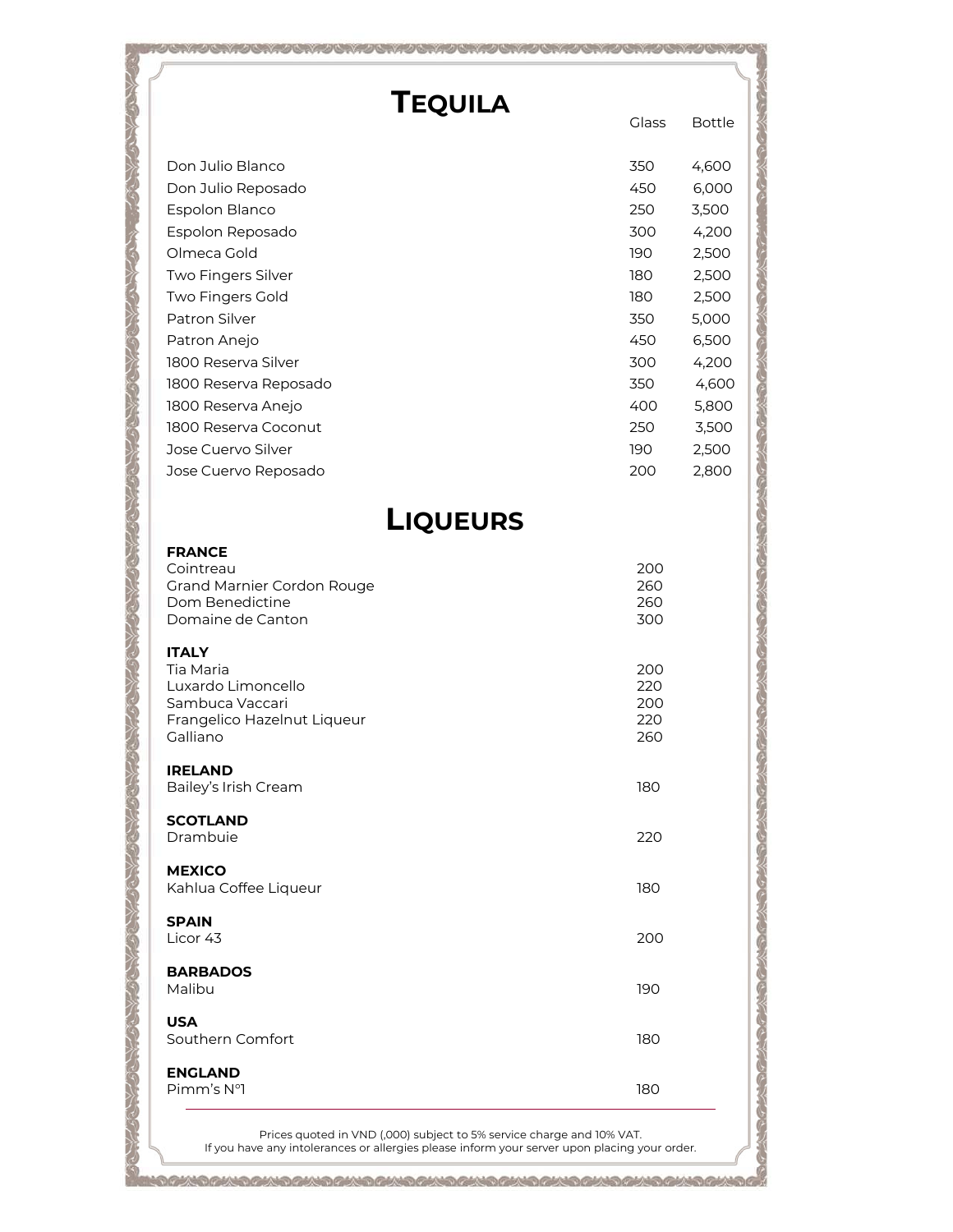| <b>COGNAC</b>             |              |               |
|---------------------------|--------------|---------------|
|                           | <b>Glass</b> | <b>Bottle</b> |
| Hennessy VS               | 220          | 3,000         |
| <b>Hennessy VSOP</b>      | 350          | 4,600         |
| Hennessy XO               | 650          | 9,000         |
| Hennessy Paradis          | 3,500        | 45,000        |
| Hennessy Paradis Imperial | 7,500        | 120,000       |
| Martell VSOP              | 350          | 4,600         |
| Martell XO                | 690          | 12,000        |
| Remy Martin VSOP          | 350          | 4,600         |
| Remy Martin Club          | 450          | 6,000         |
| Remy Martin XO            | 650          | 9,000         |
| Remy Martin Louis XIII    | 7,500        | 125,000       |

### **SHERRY AND PORT**

#### **SPAIN**

| Alfonso Dry Oloroso 8 years   | 260 |
|-------------------------------|-----|
| Tio Pepe Fino En Rama 4 years | 260 |
| Vina Ab Amontillado 8 years   | 260 |
|                               |     |
| <b>PORTUGAL</b>               |     |
| Noval Port Ruby               | 260 |
| Noval Port Dry   White        | 260 |
| Noval Port Tawny 10 years     | 360 |

### **EAU DE VIE**

### **ITALY**

| Alexander Grappa                     | 250 |
|--------------------------------------|-----|
| <b>PERU</b>                          |     |
| Pisco El Gobernador Miquel Torres    | 250 |
| Pisco Demonio de los Andes Quebranta | 220 |
| <b>FRANCE</b>                        |     |
| E.G. Massenez Kirsch Eau de Vie      | 300 |
| Samalens Armagnac VSOP               | 350 |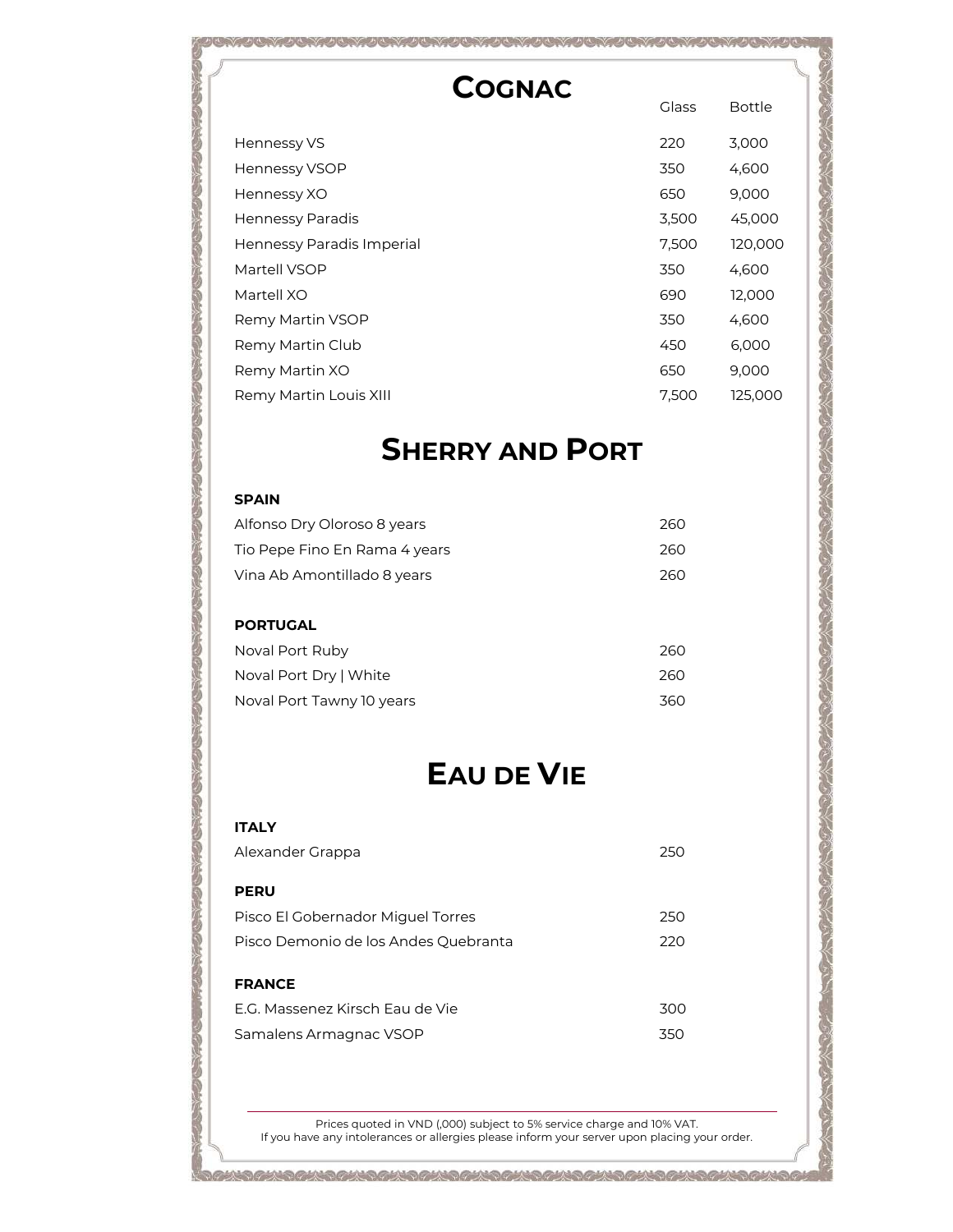### **SOFT DRINKS**

 $D(X, Y, \lambda)$  and  $Y, Y, Y, Z$  and  $Y, Z$ 

| Coca Cola                                                                     | 110 |
|-------------------------------------------------------------------------------|-----|
| Coke Light                                                                    | 110 |
| Sprite                                                                        | 110 |
| Tonic Water                                                                   | 110 |
| Soda                                                                          | 110 |
| Ginger Ale                                                                    | 110 |
| <b>Fever Tree Selection</b>                                                   | 160 |
| Indian Tonic   Mediterranean Tonic   Sicilian Lemon Tonic   Elderflower Tonic |     |

**STANDARD** 

Lister de

### **FRESH FRUIT JUICES**

| Orange     | 150 |
|------------|-----|
| Coconut    | 150 |
| Tomato     | 150 |
| Lemon      | 150 |
| Papaya     | 150 |
| Mango      | 150 |
| Pineapple  | 150 |
| Watermelon | 150 |
| Guava      | 150 |
| Carrot     | 150 |

# **DETOX FRUIT JUICES**

| <b>Metropole Emotion</b>                    | 160 |
|---------------------------------------------|-----|
| Pear Purée, Mango Juice, Passionfruit Juice |     |
| <b>Fat Burner</b>                           | 160 |
| Dragon Fruit, Apple Juice, Lime             |     |
| <b>Blue Grapefruity Tootie</b>              | 160 |
| Grapefruit Juice, Grapes, Blueberries       |     |
| <b>Energizer</b>                            | 160 |
| Winter Melon Juice, Celery, Honey           |     |
|                                             |     |

### **MOCKTAILS**

| <b>Cranberry Cooler</b>                                  | 160 |
|----------------------------------------------------------|-----|
| Orange Juice, Cranberry Juice, Grenadine                 |     |
| Hanoi Sunset                                             | 160 |
| Peach Nectar, Pineapple Juice, Lemon Juice, Grenadine    |     |
| <b>Pineapple And Banana Combo</b>                        | 160 |
| Pineapple Juice, Banana, Lemon Juice                     |     |
| <b>Up Country</b>                                        | 160 |
| Yoghurt, Lychee Juice, Honey                             |     |
| <b>Virgin Raspberry Daiquiri</b>                         | 160 |
| Pineapple, Raspberry Purée, Raspberry Syrup, Lemon Juice |     |
| <b>Mango Limeade</b>                                     | 160 |
| Mango Juice, Lime Juice, Simple Syrup, Soda              |     |
| <b>Not So Cosmo</b>                                      | 160 |
| Cranberry Juice, Orange Juice, Lime Juice, Lemon Juice   |     |

Prices quoted in VND (,000) subject to 5% service charge and 10% VAT. If you have any intolerances or allergies please inform your server upon placing your order.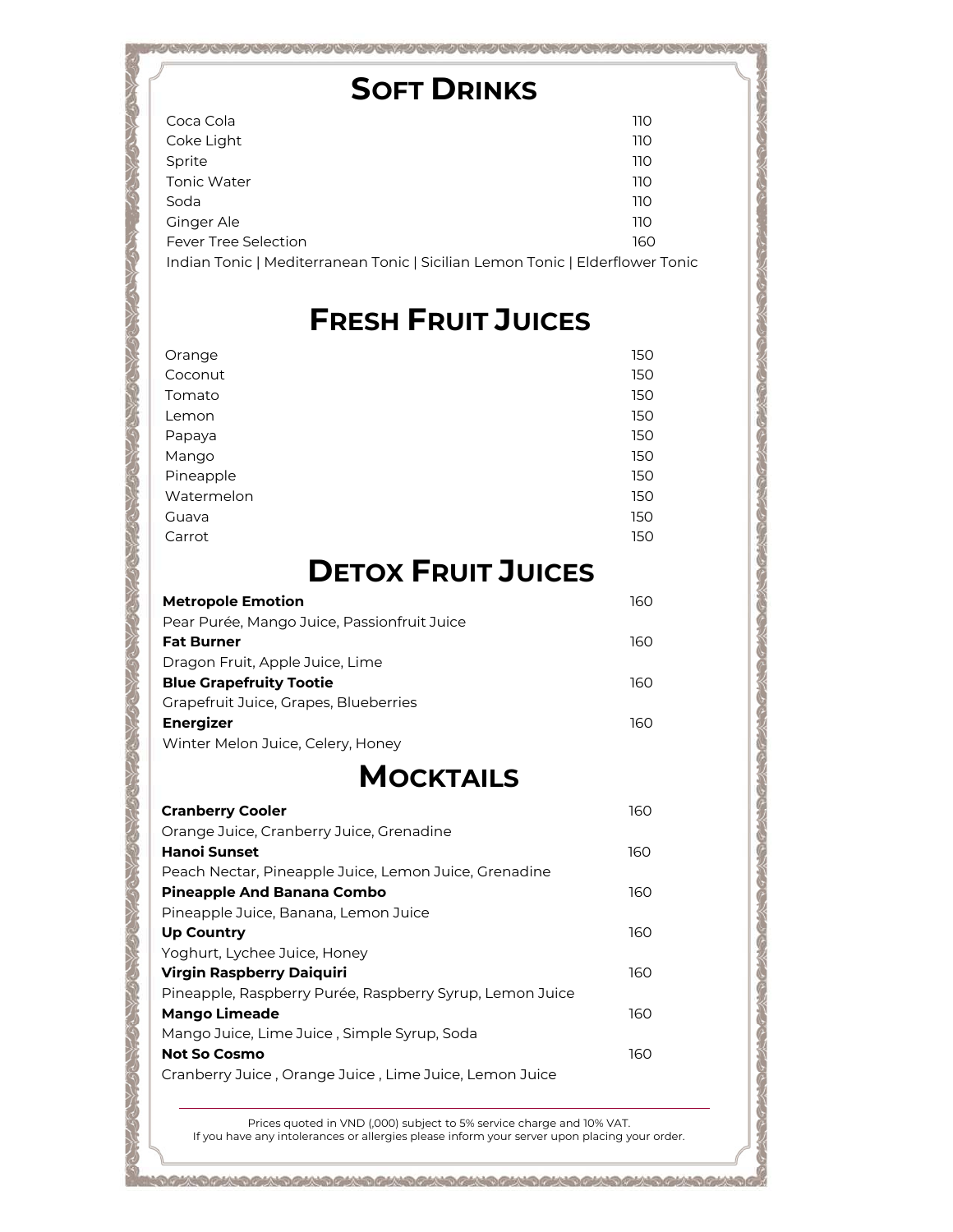### **MINERAL WATERS**

#### **STILL WATER**

| Evian 33cl       | 160 |
|------------------|-----|
| Evian 75cl       | 260 |
| Acqua Panna 50cl | 160 |
| Acqua Panna 75cl | 240 |
| Alba 45cl        | 120 |
|                  |     |

### **SPARKLING WATER**

| Perrier 33cl        | 160 |
|---------------------|-----|
| Perrier 75cl        | 260 |
| San Pellegrino 50cl | 160 |
| San Pellegrino 75cl | 260 |
| Alba 45cl           | 120 |

### **CHOCOLATE**

### **CHOCOLATE**

Metropole Hot Chocolate 160

### **COFFEE**

### **VIETNAMESE COFFEE** French Press Coffee 130 Black Coffee 2008 130 and 2008 130 and 2008 130 and 2008 130 and 2008 130 and 2008 130 and 2008 130 and 2008 130 and 2008 130 and 2008 130 and 2008 130 and 2008 130 and 2008 130 and 2008 130 and 2008 130 and 2008 130 and 2 Coffee with Condensed Milk 130 Coffee with Coconut Milk 130 Egg Coffee 160

### **NESPRESSO COFFEE**

| Espresso           | 150 |
|--------------------|-----|
| Double Espresso    | 150 |
| Espresso Macchiato | 150 |
| Americano          | 150 |
| Cappuccino         | 150 |
| Caffe Latte        | 150 |
| Macchiato          | 150 |
| Mocha              | 150 |
|                    |     |

Prices quoted in VND (,000) subject to 5% service charge and 10% VAT. If you have any intolerances or allergies please inform your server upon placing your order.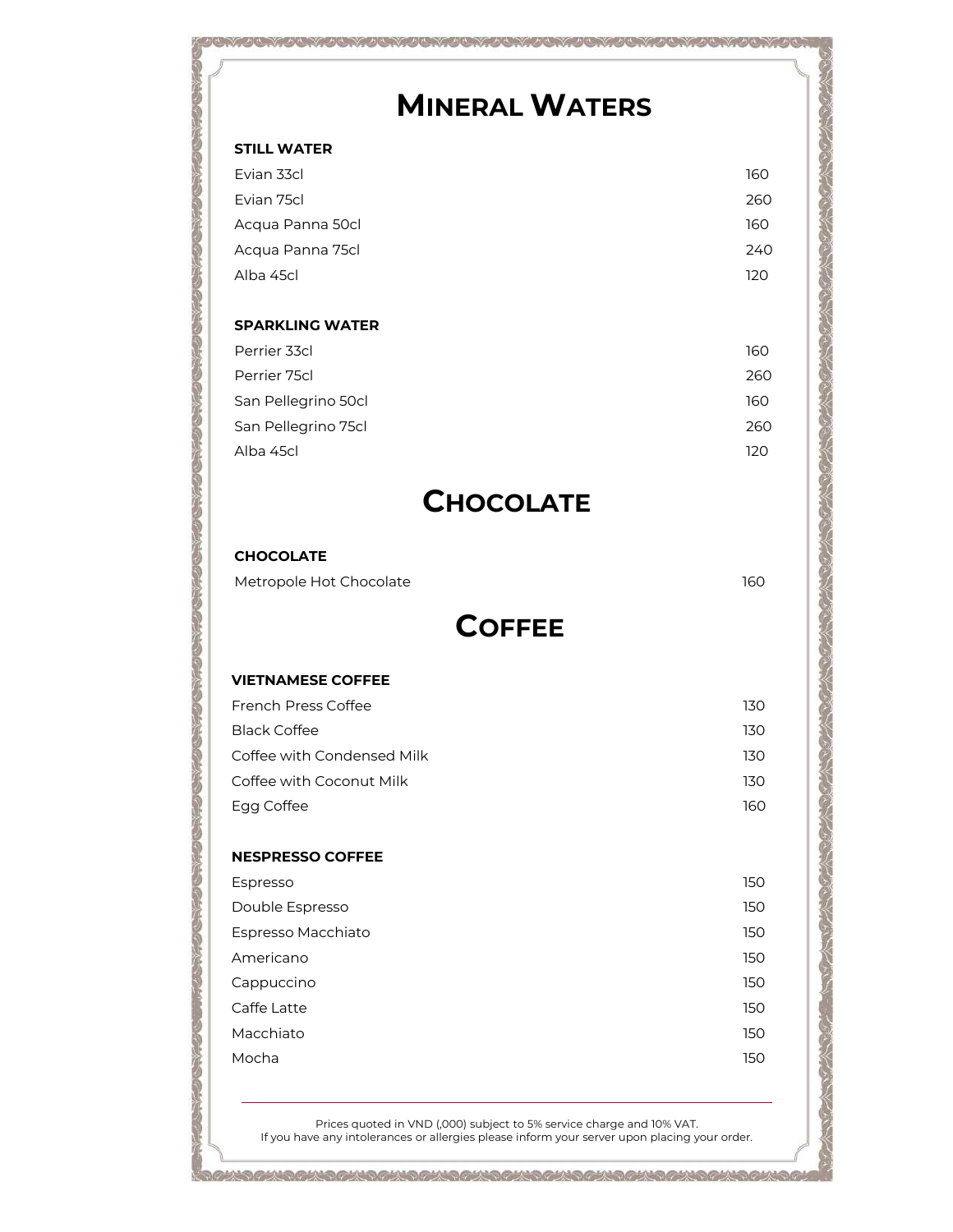# **VIETNAMESE TEA DAI LAO VUONG TRA SELECTION**

#### **Dai Lao Vuong Tra | Grand Elder Tea King**

The Grand Elder Tea King is a collection of rare Vietnamese teas growing high up in the Yen Bai mountains ceaselessly blanketed by clouds and mist. At over 300 years old, the naturally growing ancient tea forests are indigenous to Suoi Giang, Yen Bai. Harvested by hand in the early hours of dawn, the delicate tea buds are tenderly plucked with their unique characteristic flavor intact then carefully roasted by local artisans whose secret inherited techniques span back generations.

We invite you to drink, experience, and immerse yourself in the nature and very soul of Suoi Giang - Yen Bai.

#### **White Tea | Bach Tra Suoi Giang 360**

White tea is the least processed of all teas and is known for it's delicate flavors. Century old trees produce this white rare tea ; it is the essence of hundreds of years of know-how offering you one of the finest Vietnamese teas.

Character : Bright | Body : Light | Aroma : Floral | Finish : Short

#### **Green Tea | Diep Tra Suoi Giang 160**

Green tea has been grown in Vietnam for more than 2000 years. This green tea is particularly floral and crisp due to the pure air of the high mountains in which it is left to dry after being picked and processed.

Character : Medium | Body : Crisp | Aroma : Floral | Finish : Medium

#### **Yellow Tea | Hoang Tra Suoi Giang 160**

According to legend, Hoang Tra was originally offered to the Emperor, due to its unique golden hued color and flavor. Only selected tea buds are handcrafted by the best tea artisans, creating unparalleled taste.

Character : Bright | Body : Medium | Aroma : Fruity | Finish : Short

#### **Black Tea | Hong Tra Suoi Giang 160<br>160**

This characteristic black tea is noticeable due to its high oxidation having changed the leaves form green to a darker color when dried ; the result is a strong and distinctive reddish brown tea that is the pride of the land and the Mong natives.

Character : Intense | Body : Full | Aroma : Mild | Finish : Long

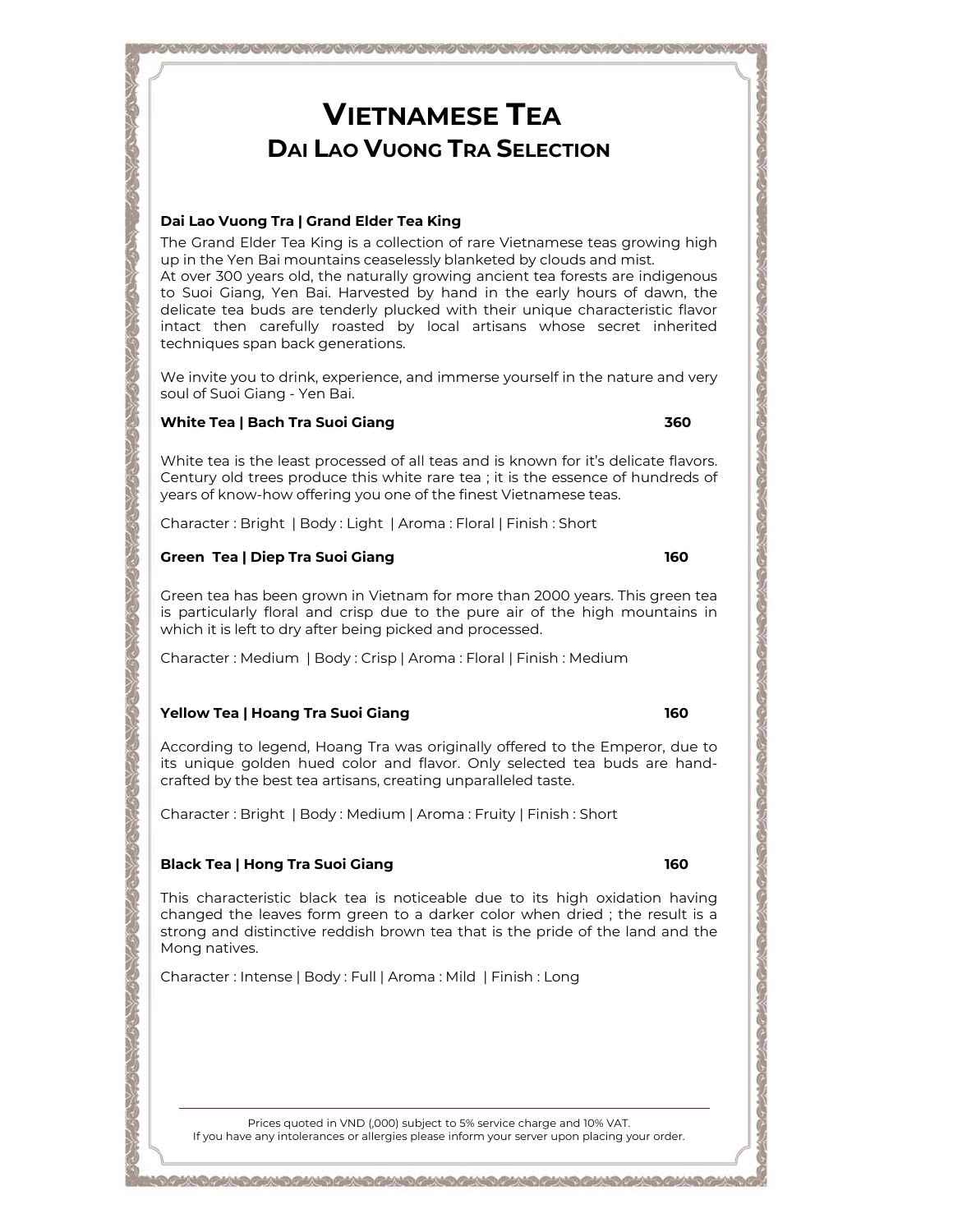### **VIETNAMESE TEAS**

#### **Tan Cuong Green Tea 150**

Traditional Vietnamese green tea from the Thai Nguyen province located in the north of the country. Fragrant and slightly bitter with notes reminiscent of mung bean cake.

Character : Medium | Body : Medium | Aroma : Crisp | Finish : Long

#### **Tay Ho Lotus Tea 150**

The lotus, Vietnam's national flower, although plentiful is said to be found in its purest form in Hanoi's Tay Ho West lake. The scent of this particular lotus is unique, subtle, and unforgettable. Tay Ho lotus is blended with Tan Cuong green tea leaves from the Thai Nguyen province to create an unforgettable jade tinted crisp and vanilla hinted infusion. In the 19th century lotus flowers were collected at night, when the nectar was at its fullest and carefully fragile petals were peeled back and filled with green tea. The flower was then delicately closed up and bound while the tea leaves would absorb the delicate floral flavors overnight.

Character : Bright | Body : Medium | Aroma : Floral | Finish : Medium

#### **Jardin de Dalat 150**

Dalat, the birthplace of the Vietnamese tea industry, is home to many unique teas and is best known for its crisp and fragrant green tea. The plantation's high altitude, of more than 1,500meters, give this tea its unique characteristics and flavors of morning dew*.*

Character : Medium | Body : Medium | Aroma : Crisp | Finish : Medium

#### **Jasmine Blend 150**

A Vietnamese traditional green tea blend with profound and aromatic jasmine notes. A very fragrant tea that is traditionally enjoyed very hot and heavily infused.

Character : Fragrant | Body : Medium | Aroma : Floral | Finish : Long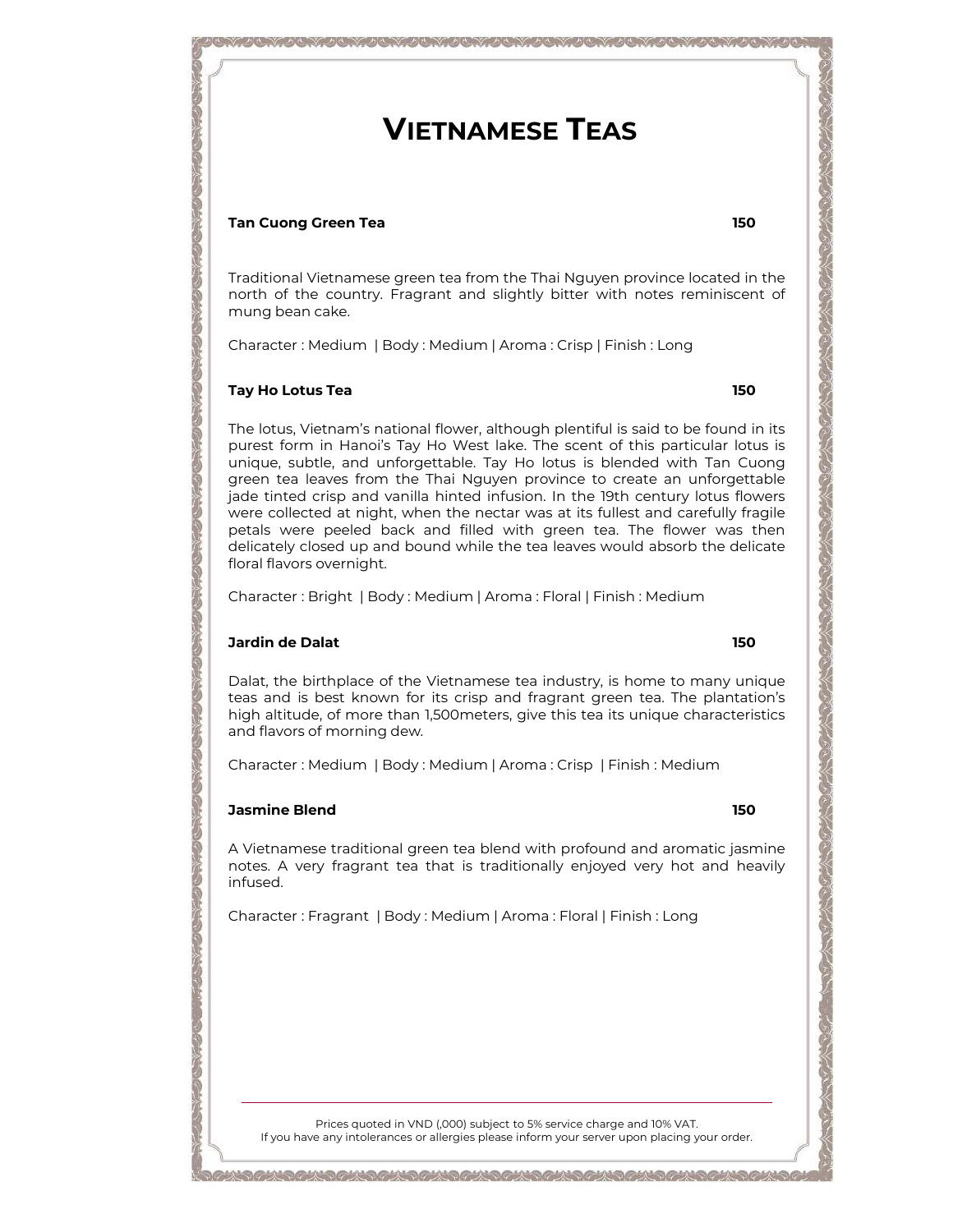The Teamaker's Private Reserve is an eclectic collection of rare, fine teas, each handpicked by Merrill J Fernando, Founder of Dilmah, to represent the finest in tea. Showing myriad flavours, textures, and colours, the teas in this collection represent the finest in the teamaker's world of tea.

#### **BLACK TEA**

#### **Darjeeling TGFOP | India 160**

A lingering floral finish complements the elegant and gentle tea and its unique personality. The most majestic amongst Indian Teas, Darjeeling Tea is grown in the foothills of the Himalayas. The leaves yield a golden orange liquor that offers a bright yet mellow tea, with the characteristic muscatel note.

Character : Medium | Body : Medium | Aroma : Spicy | Finish : Long

#### **Single Estate Earl Grey | Sri Lanka 160**

A robust and distinctive Earl Grey Tea that is unique due to the combination of bergamot and a strong Ceylon Single Estate Tea. Crafted with a Nilagama Estate Flowery Broken Orange Pekoe, this tea is distinctive amongst Earl Grey Teas.

Character : Medium | Body : Full | Aroma : Citrus, Floral | Finish : Long

#### **Rilhena Estate Ceylon Souchong | Sri Lanka 160**

**CONCRETE CONCRETE** 

A rare tea that ranks as an equivalent of a fine Islay Malt Whisky. When infused the tea evolves into a chocolate coloured infusion with a piquant and lightly smoky aroma. The amber liquor that is produced offers a robust and very unusual tea; smoked gently over the embers of Cinnamon wood for three days after fermentation, the tea has a pleasing smoky character with a hint of spicy sweetness.

Character : Intense | Body : Medium | Aroma : Smokey | Finish : Long

Prices quoted in VND (,000) subject to 5% service charge and 10% VAT. If you have any intolerances or allergies please inform your server upon placing your order.

™™™™™™™™™™™™™™™™™™™™™™™™™™™™™™™™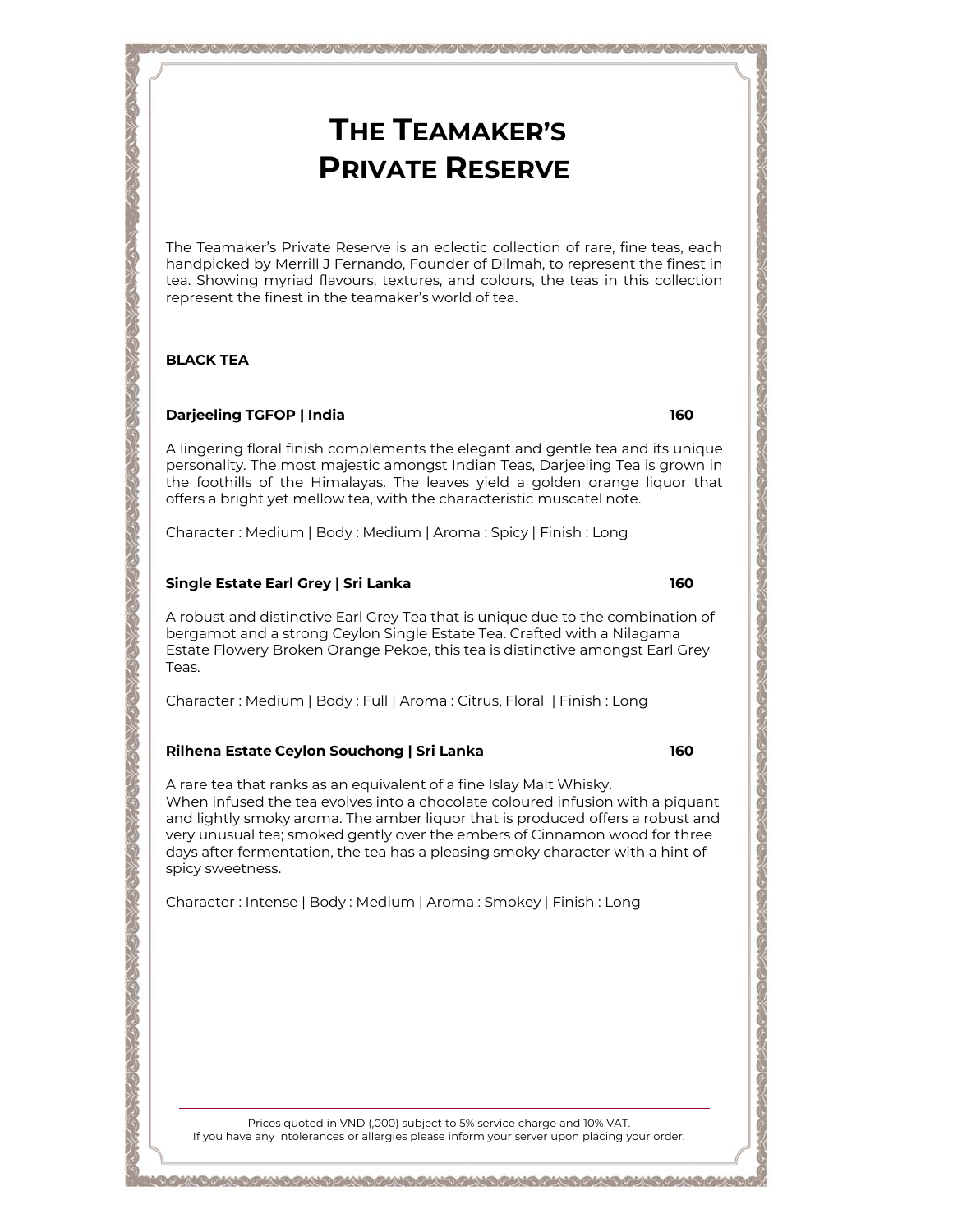#### **BLACK TEA**

#### **Lover's Leap Estate Pekoe | Sri Lanka 160**

A gentle, yet energetic personality evolves into a complex of citrus, tropical fruit, and floral notes. Beautifully even leaf, with olive flecks, hinting at the high elevation at which this exceptional tea was grown. When brewed, the leaves unfurl and acquire jade green hues as they release their aroma and flavour. The result is a clear, amber liquor with highlights of gold and a delightfully elegant and refreshing character. A fresh, grassy note complements a light, bright, and elegant tea.

Character : Bright | Body : Medium | Aroma : Fruity | Finish : Short

#### **Mahagastotte Estate BOP | Sri Lanka 160**

Bright, medium strength, and refreshingly elegant, a tea with a sprightly and regal personality. An even Western High Broken Orange Pekoe Tea with brownish appearance and flecks of olive hinting at the elevation at which this tea is grown. The leaf evolves into a light coppery infusion when brewed. Golden orange liquor with a pleasing fresh, citrus note, hinting at seasonal quality.

Character : Medium | Body : Medium | Aroma : Grassy | Finish : Long

#### **Somerset Estate BOP | Sri Lanka 160**

Medium bodied with intensity, a formidable tea that is equal to the finest teas that this picturesque region has ever produced. An even Broken Orange Pekoe leaf from an estate that is known for its bright and bold Talawakelle teas. The dark brown leaf evolving into a bright coppery infusion confirms the fine heritage of this tea.

Character : Bright | Body : Robust | Aroma : Mild, Citrus | Finish : Long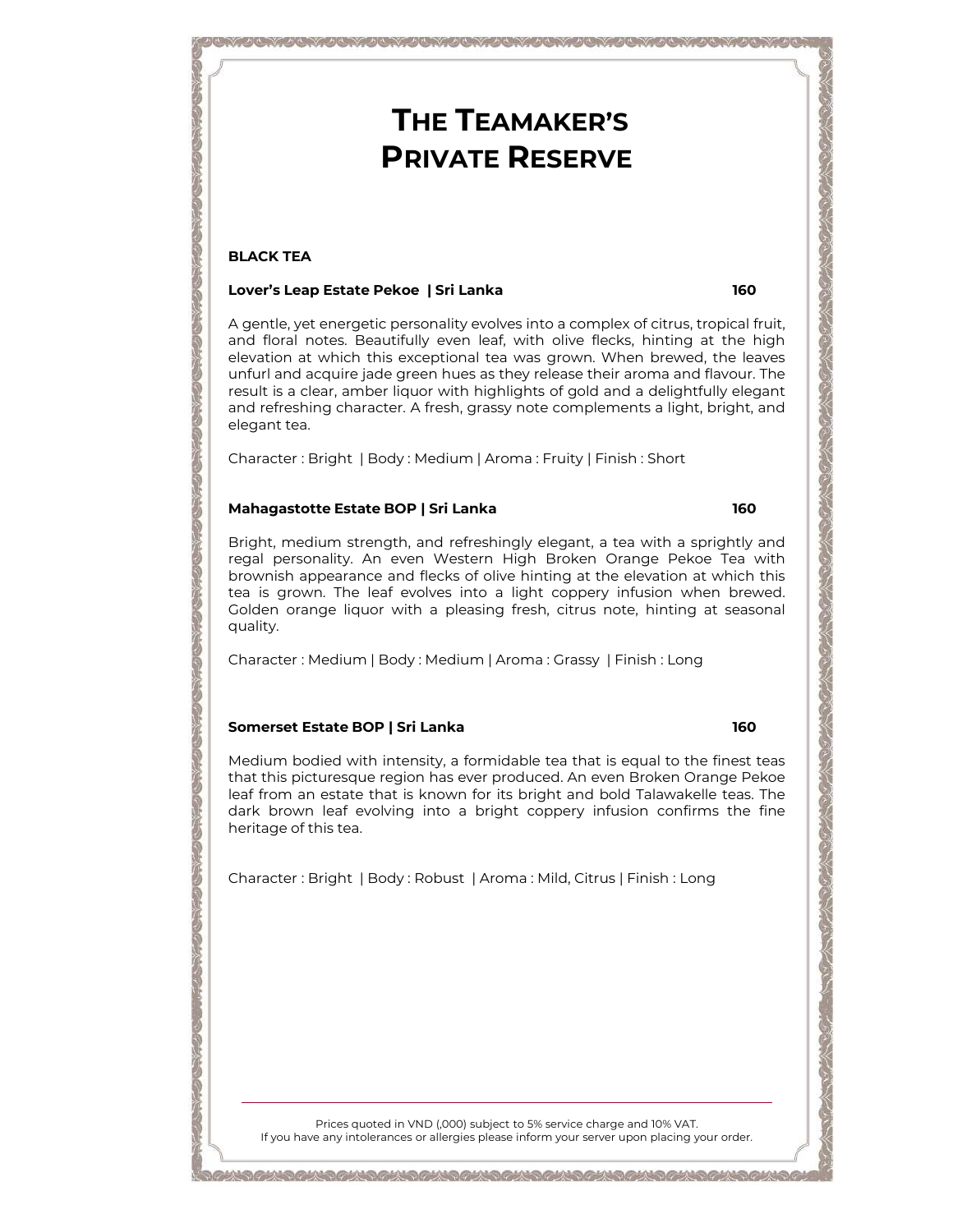#### **Ginger and Rose Scented Dombagastalawa Estate FBOP | Sri Lanka 160**

Gentle yet rich aroma and flavour, reminiscent of Turkish Delight with a touch of spice. The rose maintains seductive balance with a mellow Dombagastalawa Estate Flowery Broken Orange Pekoe, with a finish that is luxurious and tinged with a throat warming Ginger flavour. The soft embrace of rose produces an indulgent and aromatic tea that is imbued with romance and adventure.

Character : Bright | Body : Robust | Aroma : Mild, Citrus | Finish : Long

#### **Mango Scented Dombagastalawa Estate | Sri Lanka 160**

The single estate tea partners with the fragrant and sweet flavour of mango to produce a beautifully harmonious tea with clean, fruit and honey notes. Fused with a mellow Dombagastalawa Estate Flowery Broken Orange Pekoe, the alluring flavour and aroma of tropical mango produce a refined and delicious tea.. A fragrant and luxurious tea.

Character : Fruity | Body : Medium | Aroma : Mango | Finish : Long

#### **Ceylon Artisanal Spiced Chai | Sri Lanka 160**

.

A deliciously full bodied and spicy Chai that leaves the palate invigorated and fresh. An authentic Chai recipe that combines artisanal clove, ginger, cinnamon, and lemongrass with a medium strength Ceylon Single Estate Tea produces a very unique all natural Chai. Pungent with the aroma and taste of fresh spice, the tea produces complex, spicy aromas and flavours; clove dominates, yielding then to ginger and cinnamon, finally presenting a hint of lemongrass

Character : Piquant | Body : Medium | Aroma : Spicy | Finish : Long

Prices quoted in VND (,000) subject to 5% service charge and 10% VAT. If you have any intolerances or allergies please inform your server upon placing your order.

™™™™™™™™™™™™™™™™™™™™™™™™™™™™™™™™™™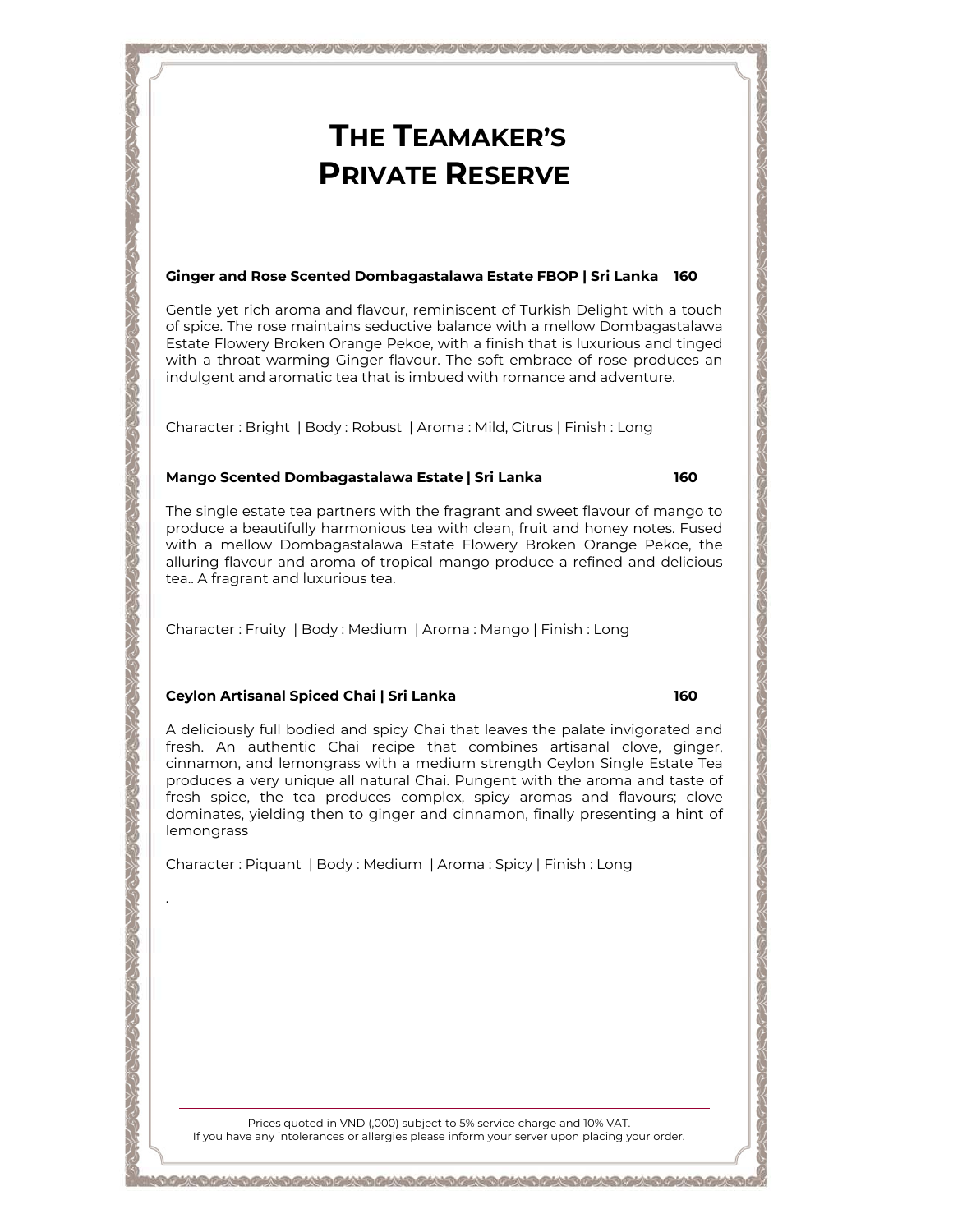#### **WHITE TEA**

#### **Imboolpittia Estate Silver Tips | Sri Lanka 290**

Handmade and gently nurtured, using only filtered sunlight. The artfully handpicked silvery bud of Camellia Sinensis with its soft, downy texture is supremely delicate. When infused the buds acquire a dark olive hue as they release their flavour. The flavour of real white tea is as prized as it is elusive. Once discovered it is a luxurious indulgence; lightly fruity with grape, honey and floral notes, this antioxidant rich tea is a rare and lovingly handcrafted tea experience.

Character : Mild | Body : Light | Aroma : Floral | Finish : Long

#### **GREEN TEA**

#### **Imperial China Natural Jasmine Green Tea | China 160**

A fragrant and gentle green tea softly enveloped with delicate Jasmine. A natural and ancient combination of fragrant Jasmine Flowers and Green Tea, presents a complex of hues from white to jade green. The pale liquor produces a finely balanced, natural Jasmine Tea.

Character : Medium | Body : Medium | Aroma : Floral | Finish : Medium

#### **Jade Gunpowder Green Tea | Sri Lanka 160**

Vibrant, clean and deceptively light appearance with a refreshing piquant finish.Jade green leaf with shotty appearance which, when infused evolves into a green infusion with light brown hues and grassy aroma. The brightness in this tea is extended by a piquancy that is a characteristic of Ceylon Green Teas. A citrus note lends a refreshing finish to its personality.

Character : Intense | Body : Medium | Aroma : Smokey | Finish : Long